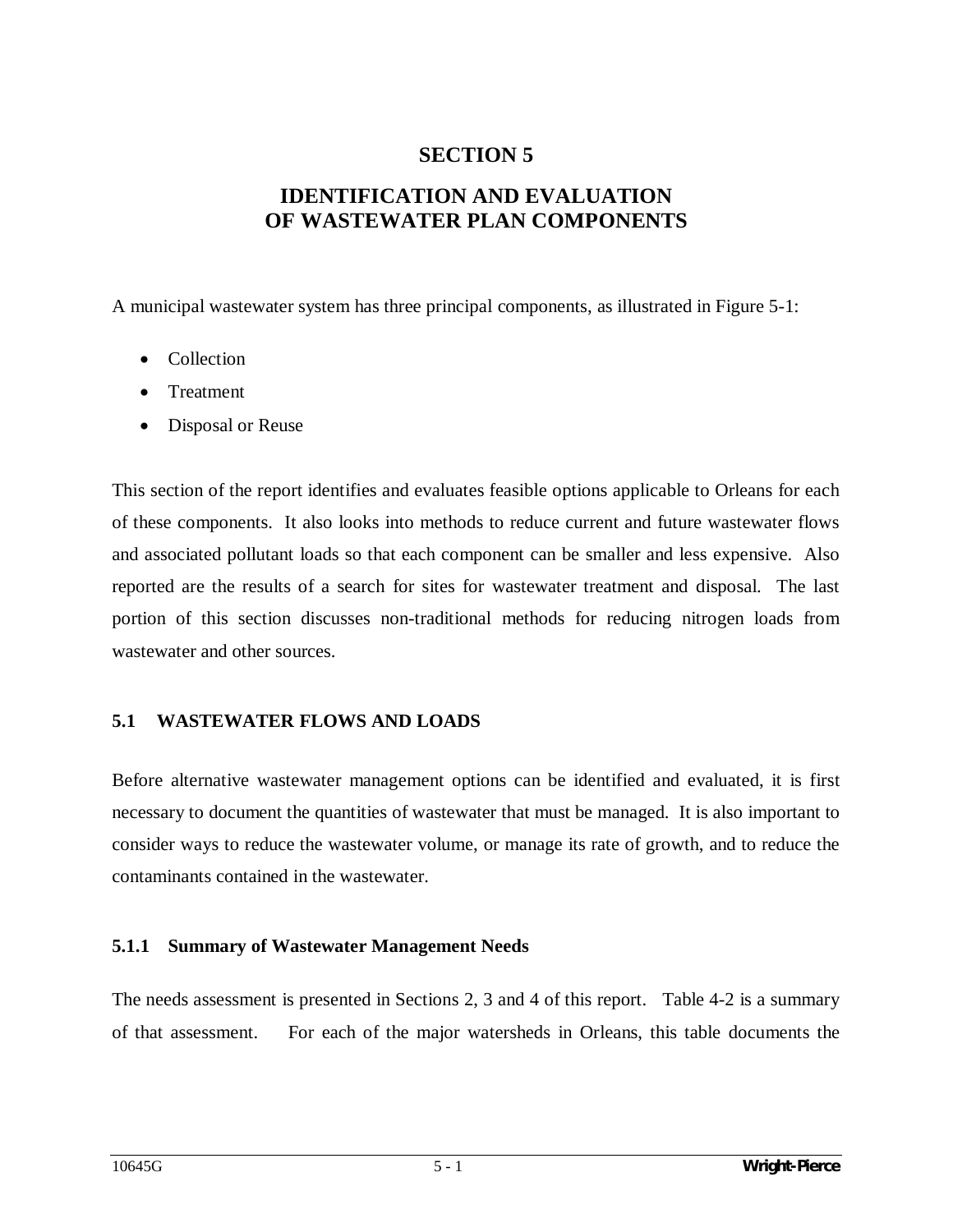# **FIGURE 5-1**

# **GENERIC WASTEWATER MANAGEMENT SYSTEM**

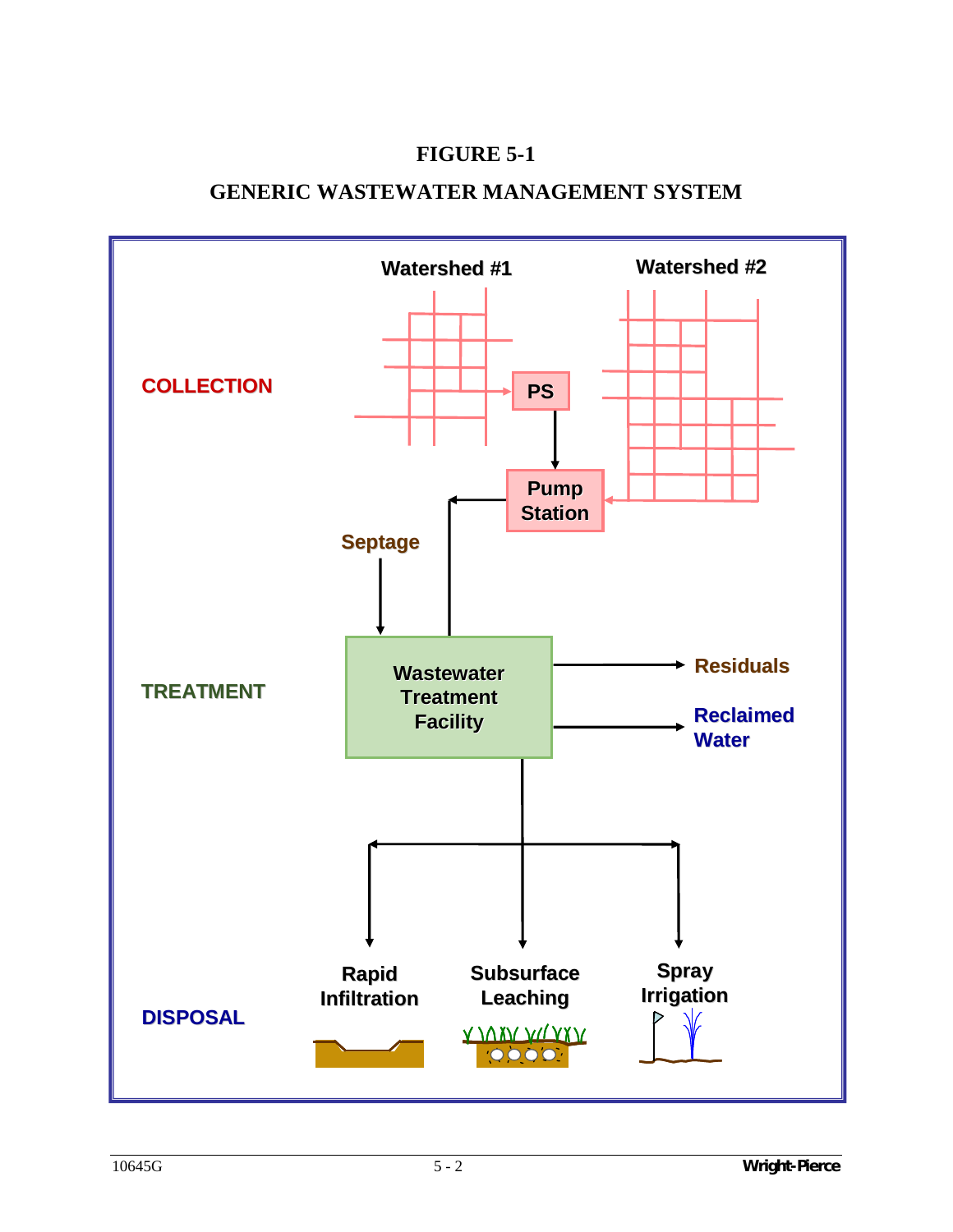number of parcels and the current and projected future wastewater flows for five categories of need, as follows:

- 1. Ensuring sanitary conditions
- 2. Protection of public and private drinking water supplies
- 3. Protection of surface waters against nutrient enrichment
	- Nitrogen loading to embayments
	- Phosphorus loading to freshwater ponds
- 4. Addressing convenience and aesthetic issues
- 5. Enabling sustainable economic development

It is clear from Table 4-2 that the control of nutrient loading to surface waters (specifically nitrogen loading to embayments) is the principal wastewater need in Orleans. Surface water protection accounts for a large fraction of needs in the Pleasant Bay and Nauset estuary systems. In the Cape Cod Bay watersheds, nitrogen control, sanitary issues and convenience/aesthetics are all significant.

#### **5.1.2 Strategies for Reductions of Flows and Loads**

As technologies are identified to address the needs summarized earlier, it is appropriate to ask: "Could the costs for satisfying these needs be reduced if the quantities of wastewater or the associated pollutant loads were reduced at the source?"

"Wastewater flows" are the volumes of wastewater generated over a given time period, expressed in such units as gallons per day (gpd). "Wastewater loads" are the quantities of pollutants contained in the wastewater, expressed in mass-per-time units such as pounds per day.

Table 5-1 lists all of the alternative wastewater components that have been considered in this report. The first column of that table summarizes the wastewater flow and load reduction measures that may be appropriate to Orleans. These options are discussed in detail in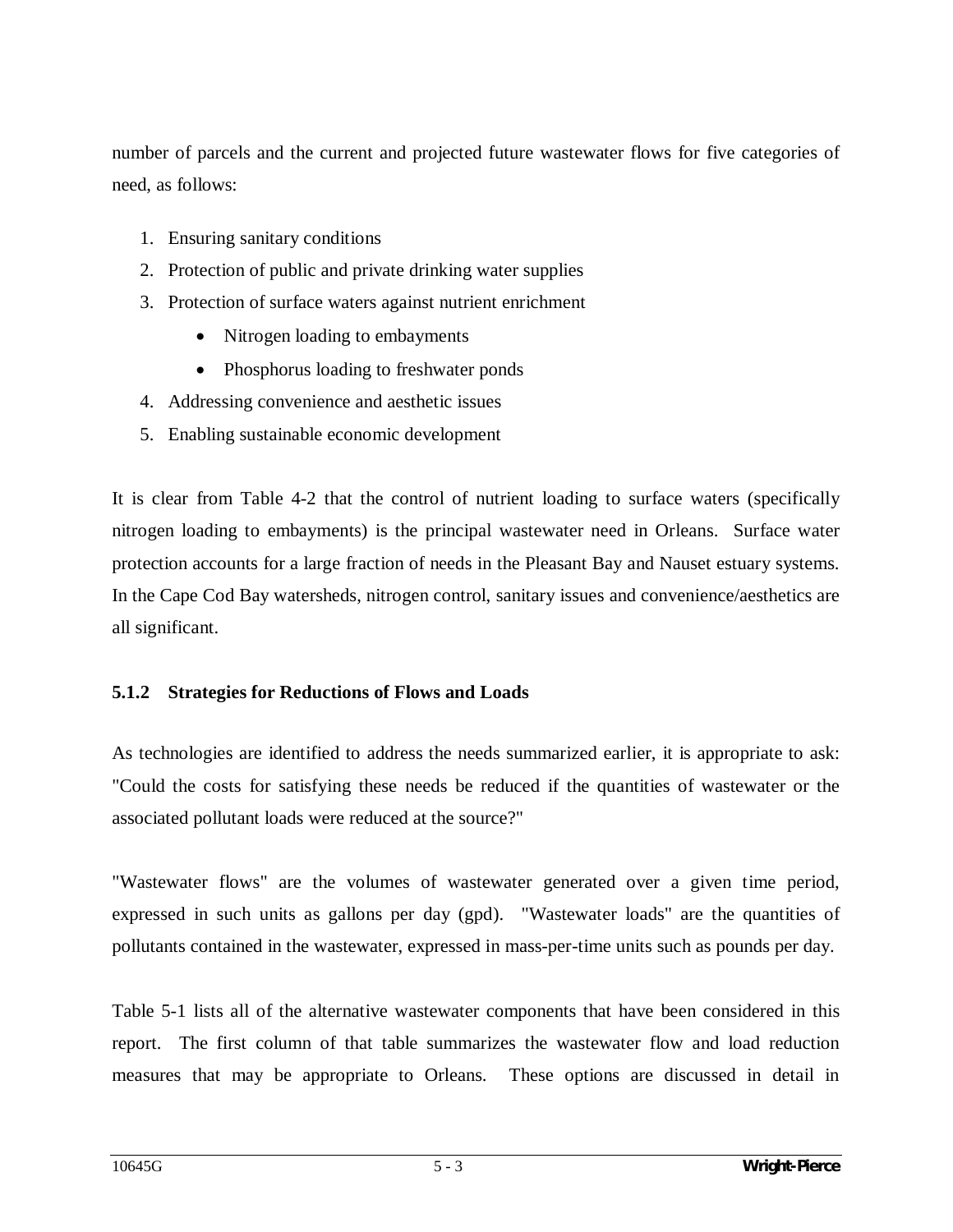#### **TABLE 5-1 SUMMARY OF ALTERNATIVES FOR WASTEWATER MANAGEMENT COMPONENTS**

| $\mathbf{A}$                                                                                                                                                                                      | $\bf{B}$                                                                                                                 | $\mathbf C$                                                                                                                                                                                                                                                                                                      | $\bf{D}$                                                                                                                                                             | E                                                                                         | $\mathbf{F}$                                                                                                                                                                                                                                                                    |  |
|---------------------------------------------------------------------------------------------------------------------------------------------------------------------------------------------------|--------------------------------------------------------------------------------------------------------------------------|------------------------------------------------------------------------------------------------------------------------------------------------------------------------------------------------------------------------------------------------------------------------------------------------------------------|----------------------------------------------------------------------------------------------------------------------------------------------------------------------|-------------------------------------------------------------------------------------------|---------------------------------------------------------------------------------------------------------------------------------------------------------------------------------------------------------------------------------------------------------------------------------|--|
| <b>Flow and Load</b><br><b>Reduction</b>                                                                                                                                                          | Wastewater<br><b>Collection</b>                                                                                          | Wastewater<br><b>Treatment</b>                                                                                                                                                                                                                                                                                   | <b>Effluent</b><br><b>Disposal</b>                                                                                                                                   | <b>Effluent</b><br><b>Reuse</b>                                                           | <b>Non-Traditional</b><br><b>Nitrogen Control</b>                                                                                                                                                                                                                               |  |
| Low-flow<br><b>Plumbing</b><br><b>Progressive</b><br><b>Pricing</b><br>Outside<br><b>Showers</b><br><b>Alternative</b><br><b>Toilets</b><br><b>Eliminate</b><br><b>Garbage</b><br><b>Grinders</b> | <b>Conventional</b><br><b>Gravity</b><br>Low Pressure<br><b>STEP</b><br><b>Grinder Pumps</b><br>Small diameter<br>Vacuum | <b>Large Scale</b><br><b>Sequencing</b><br><b>Batch Reactors</b><br><b>Oxidation</b><br><b>Ditches</b><br>Rotating Biological<br>Contactors<br><b>Membrane</b><br><b>Bioreactors</b><br><b>Biological Aerated</b><br><b>Filters</b><br><b>Small Scale</b><br><b>Amphidrome</b><br><b>Bioclere</b><br><b>FAST</b> | <b>Subsurface</b><br><b>Leaching</b><br><b>Rapid</b><br><b>Infiltration</b><br><b>Spray</b><br><b>Irrigation</b><br><b>Drip</b><br><b>Irrigation</b><br><b>Wicks</b> | Landscape<br><b>Irrigation</b><br><b>Toilet</b><br><b>Flushing</b><br>Aquifer<br>Recharge | <b>Fertilizer</b><br><b>Controls</b><br><b>Stormwater</b><br><b>Management</b><br><b>Density Controls</b><br><b>Natural</b><br><b>Attenuation</b><br>Permeable<br><b>Barriers</b><br><b>Flushing</b><br><b>Enhancements</b><br>Sediment removal<br>or Alteration<br>Aquaculture |  |
|                                                                                                                                                                                                   |                                                                                                                          | Nitrex                                                                                                                                                                                                                                                                                                           | Legend:                                                                                                                                                              |                                                                                           |                                                                                                                                                                                                                                                                                 |  |
|                                                                                                                                                                                                   |                                                                                                                          | <b>Chromoglass</b>                                                                                                                                                                                                                                                                                               | Included in plans for more detailed review<br>Not evaluated further                                                                                                  |                                                                                           |                                                                                                                                                                                                                                                                                 |  |

Appendix B. The highlighted technologies in Table 5-1 are those considered most applicable to Orleans and are candidate "building blocks" for composite wastewater management plans. These options are:

**Low-flow plumbing fixtures:** Low-flow washing machines and sink and shower fixtures are now readily available that can reduce water consumption by at least 10% over older devices. Reducing water consumption with modern fixtures will reduce the wastewater production, save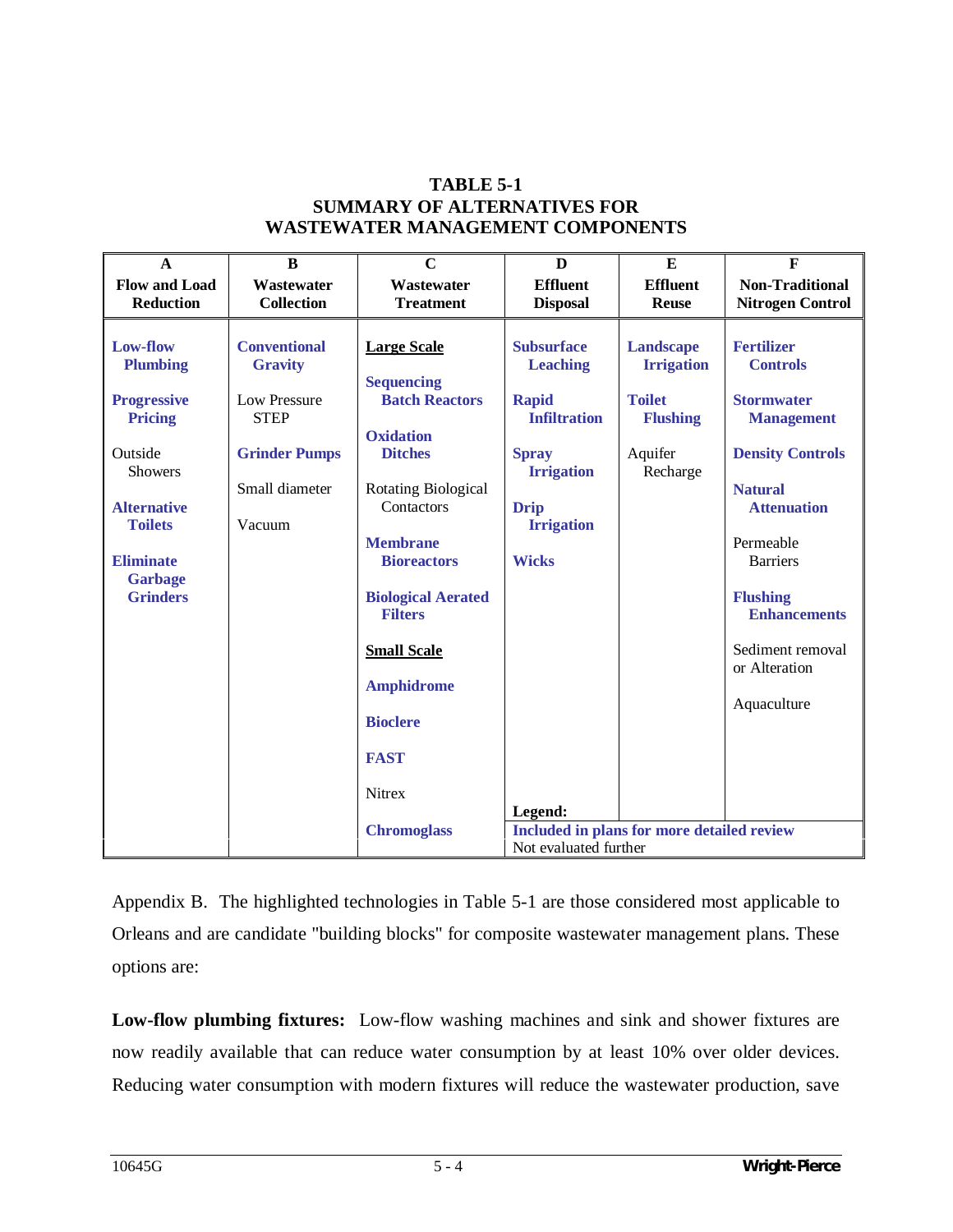costs for wastewater treatment and disposal, and perhaps reduce the number of effluent disposal sites that must be developed.

**Outside showers:** Outdoor showers are widely used on Cape Cod in the summer time. This current practice provides a significant reduction in wastewater generation by removing this otherwise indoor activity from the wastewater stream. While there are benefits to wastewater system sizing and cost, this practice is not allowed under current DEP regulations.

**Progressive water pricing:** Water service pricing is an effective tool for promoting flow reduction. A progressive pricing structure includes fees that are based on the size of the service and the quantity of water used. The larger the service connection, the higher the quarterly fee. The quantity of water used is billed incrementally. Generally, the first fee bracket covers the majority of the water used in a water-conserving single-family residence. Subsequent brackets are associated with higher fees. Water pricing can also vary seasonally. It is feasible to charge increased rates in the summer when demand is the highest. All of these practices can provide an economic incentive to reduce water consumption and subsequently reduce wastewater generation rates and wastewater management costs.

**Elimination of Garbage Grinders:** Disposing of food waste through garbage grinders adds pollutant load to the wastewater stream. Instituting a ban on this practice, or enforcing existing such rules, will help reduce the cost of wastewater management. Conventional wastewater constituents would be reduced by about 25% and nitrogen load would be reduced by about 5%. (Removing food waste from the wastewater stream means that it must be incorporated into an alternative waste stream, such as municipal refuse or home composting. Proper disposal or reuse of food waste is important to prevent nutrients from reaching receiving waters by other means.)

There is a disincentive for garbage grinder use built into Title 5. Homes that have garbage grinders are required to have two-compartment septic tanks and to oversize their leaching systems by 50%. That disincentive disappears when a homeowner ties into a public sewer system. The Orleans Board of Health should institute a ban on garbage grinders to both sewered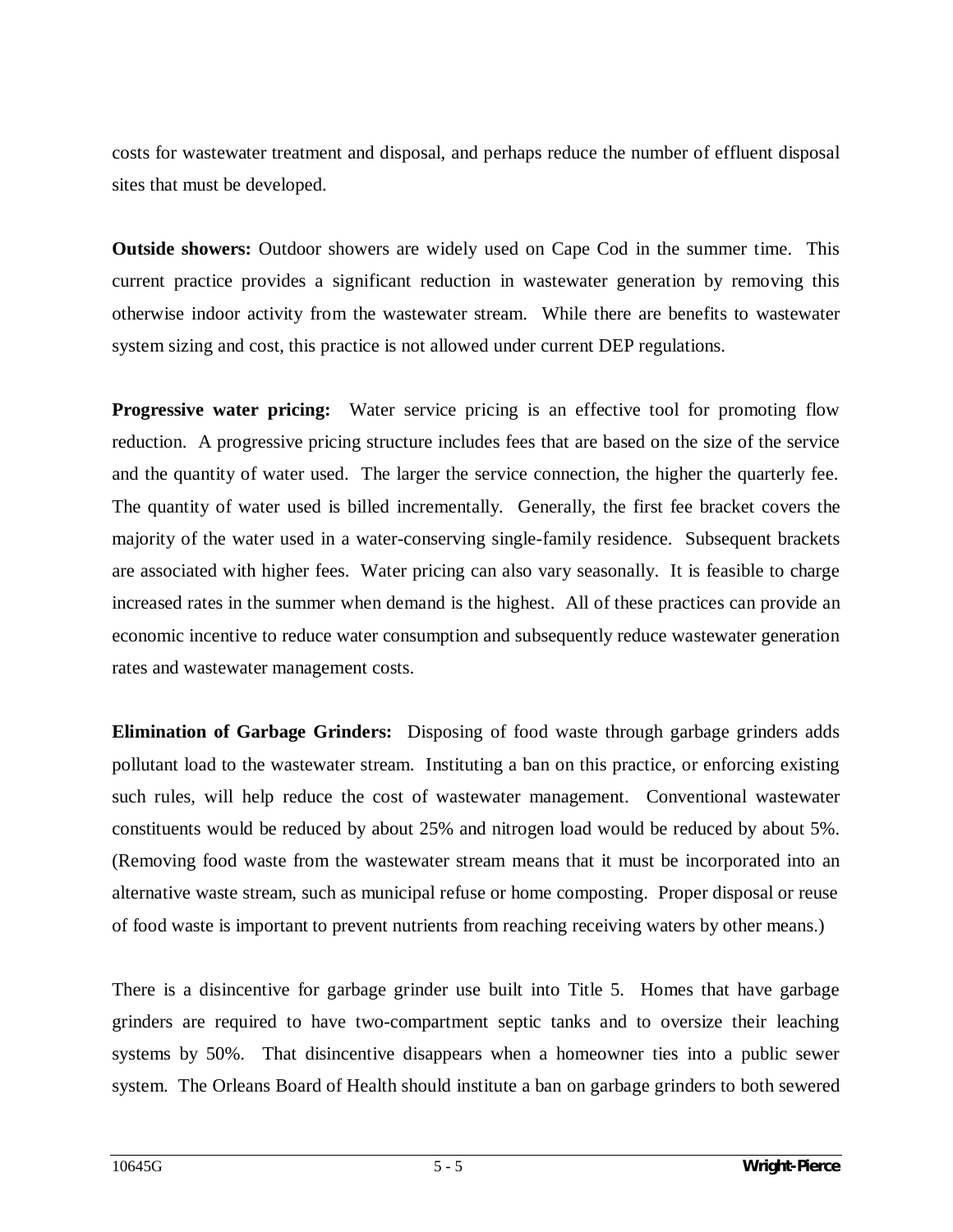and unsewered properties, and the public outreach program associated with this CWMP should emphasize the importance of this ban.

Alternative toilets (e.g., composting toilets and urine diverting toilets) were investigated as a means of reducing both wastewater flows and pollutant loads. While some significant benefits may accrue, this option is not likely to gain sufficient public acceptability for it to be widely used. It has not been carried forward as a principal part of this program, but may have applicability in certain circumstances in Orleans.A pilot program may be warranted to better assess effectiveness and public acceptability.

#### **5.2 WASTEWATER COLLECTION**

To address the wastewater needs identified in Orleans, wastewater from certain homes and businesses must be collected and conveyed to one or more locations for treatment and disposal. The collection system is a major structural component of a municipality's wastewater management system. The best type of collection system for a given community is determined by comparing use, capacity, costs, operation and maintenance requirements, and benefits to the specific environment and landscape. The collection system includes all components from the source of the wastewater (typically the internal building plumbing) to the treatment plant. (The pipe from the home or business to the public system in the street is called the "service connection" and it is usually the responsibility of the property owner.) With some collection system options, the publicly-owned system may include components on the property to be served.

In addition to selecting collection technology, Orleans must also develop a strategy for determining which properties will be served by the collection system.

#### **5.2.1 Collection System Options**

As listed in Table 5-1, the proven technologies for wastewater collection include conventional gravity systems, low pressure (STEP and grinder pump) systems, vacuum systems, and small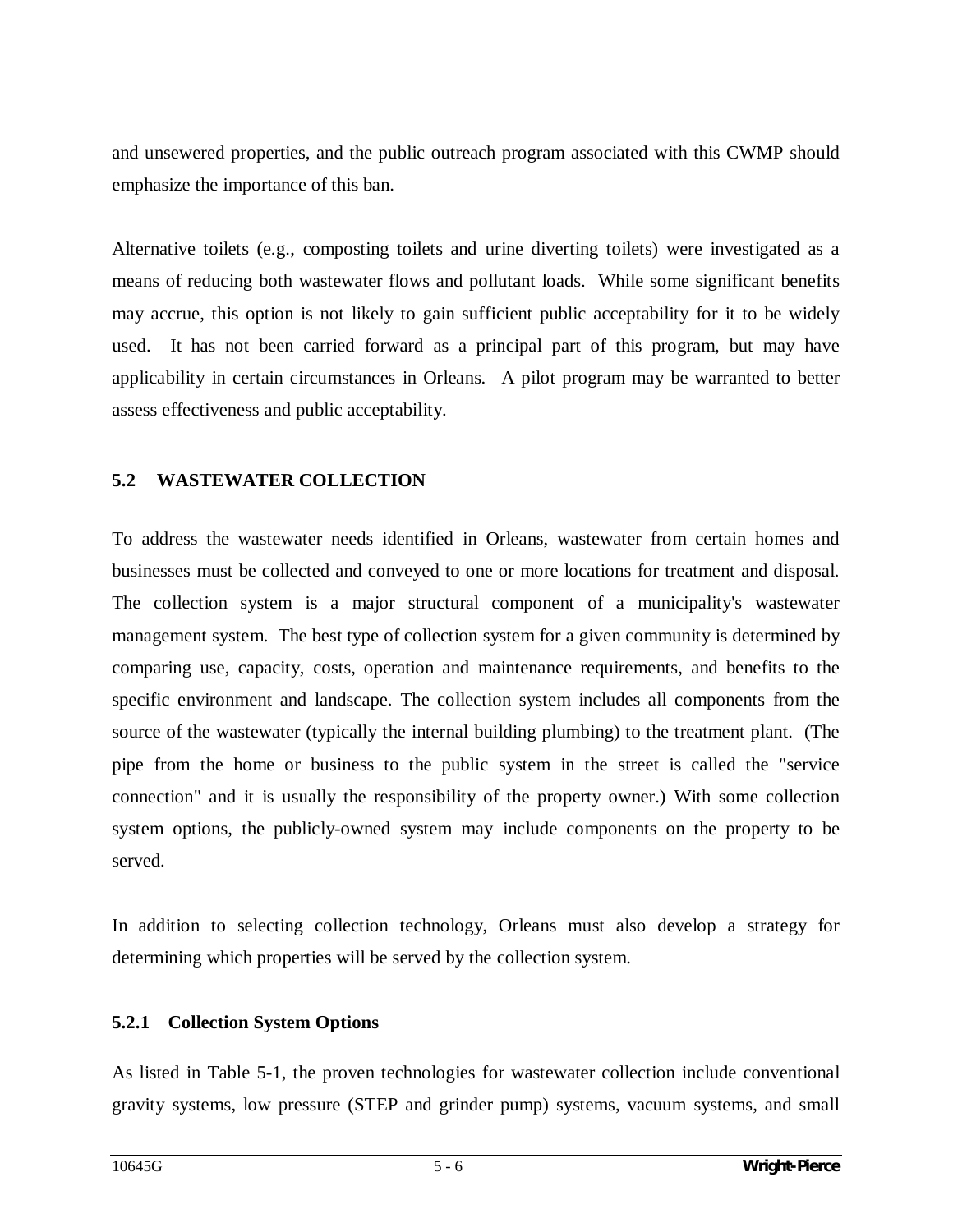diameter gravity systems. Appendix B provides a detailed description of each of these options, lists their advantages and disadvantages, and provides local examples.

This evaluation of alternatives has identified the most appropriate system for Orleans; see the highlighted technologies in Table 5-1. The Town should plan to use a conventional gravity sewer system, supplemented with grinder pumps and low pressure sewers in those locations where gravity system is expensive or environmentally disruptive. This choice provides ease in long-term maintenance, cost-effectiveness, lowest energy use and the best ability to deal with power outages.

#### **5.2.2 Criteria for Identifying Properties to be Served**

The Needs Assessment has shown that nitrogen control is the largest driving factor for municipal wastewater systems. In certain areas of town, sanitary needs, pond protection, and convenience/aesthetic factors also come into play. As town-wide plans are developed, certain criteria should guide the layout of a wastewater collection system. Important considerations include:

- Connect the lots with the highest wastewater nitrogen load per lot. The Town's lot-by-lot database will allow for the identification of those parcels with the highest water use which generally indicates the highest wastewater nitrogen load. If, say, a 65% nitrogen load reduction is required in a certain watershed, it should be possible to achieve that goal with fewer than 65% of the properties sewered.
- Connect all commercial lots in areas with nitrogen needs. These parcels tend to have higher-than-average water use and may have higher nitrogen concentrations in their effluents.
- Focus on those streets with the highest wastewater flow per mile of street length. This approach should result in the most "efficient" sewer systems, that is, the least amount of pipe per property served.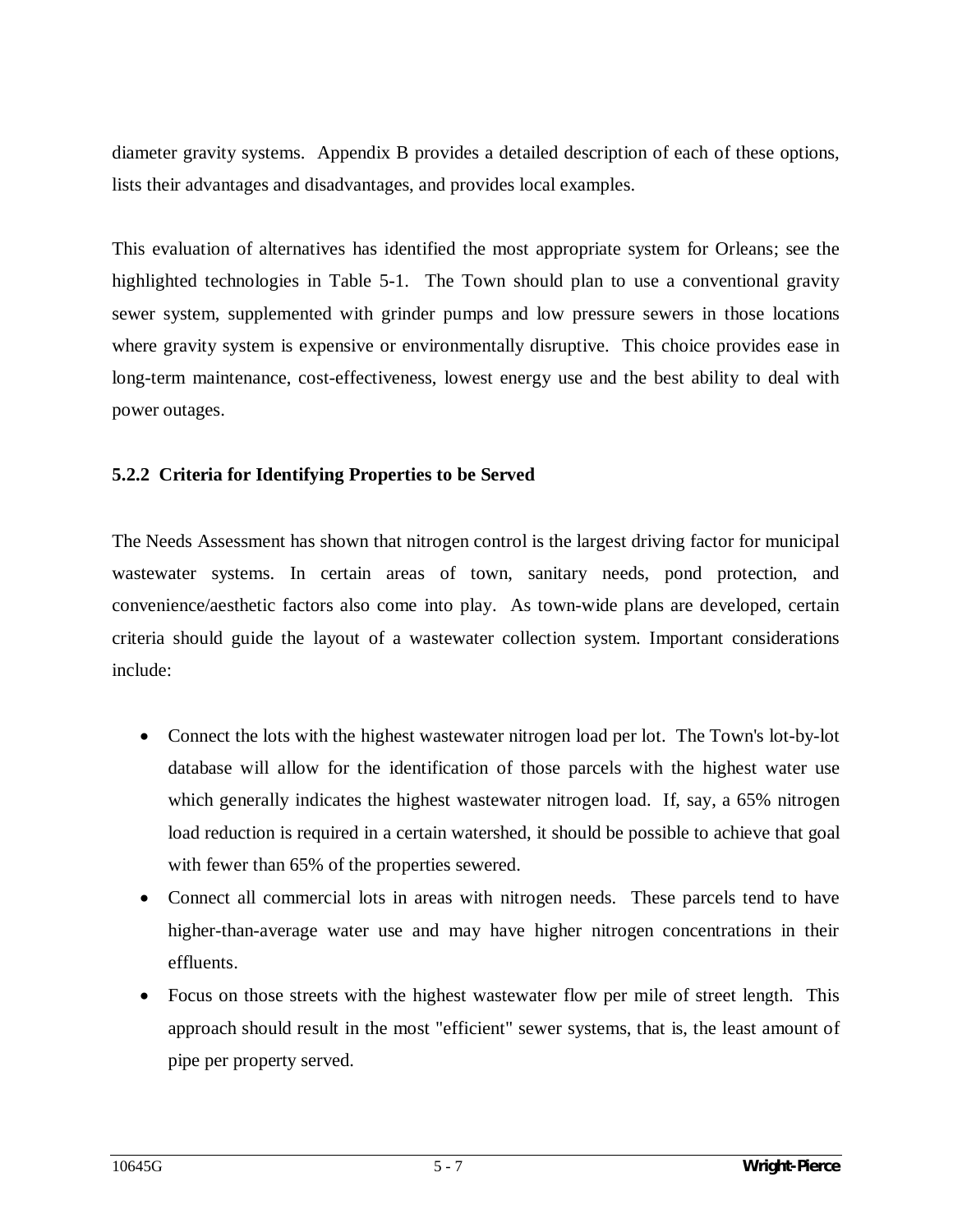- Give priority to lots closest to the embayment or pond to be protected, preferably within the 10-year groundwater travel time.
- Other factors being equal, avoid those neighborhoods requiring grinder pumps or numerous conventional pump stations. (Note that this goal may be contrary to focusing on lots nearest the shore from a travel-time perspective.)
- Provide sewer service that can address multiple needs. That is, try to include those parcels with sanitary or other non-nitrogen needs as part of the overall nitrogen-control goal. Even where a documented need does not exist, try to include those properties that face high costs for future Title 5 replacement.
- Consider opportunities for natural attenuation of nitrogen in wetland systems (avoid reliance on ponds for natural attenuation due to potential for negative impacts).
- Locate neighborhoods that could be easily added to the core system when growth dictates the expansion of the system to offset new nitrogen loads.
- Consider the locations of potential treatment sites to minimize transport costs.
- Consider connecting more properties than indicated by Orleans' strict pro-rata share of Pleasant Bay nitrogen control needs to account for areas in Brewster that are not easily served by public facilities.

When wastewater collection, treatment and disposal alternatives are combined into composite plans, these collection priorities should be accounted for.

## **5.3 WASTEWATER TREATMENT**

Where high levels of nitrogen removal are required to protect estuarine water quality, wastewater treatment systems will be needed as the principal nitrogen control mechanism. Wastewater treatment can also provide high levels of phosphorus removal if necessary for pond protection. It is important to consider the likely effluent limitations that will govern wastewater treatment, the proven technologies available to meet those limits, and the handling of residual solids that are a byproduct of treatment.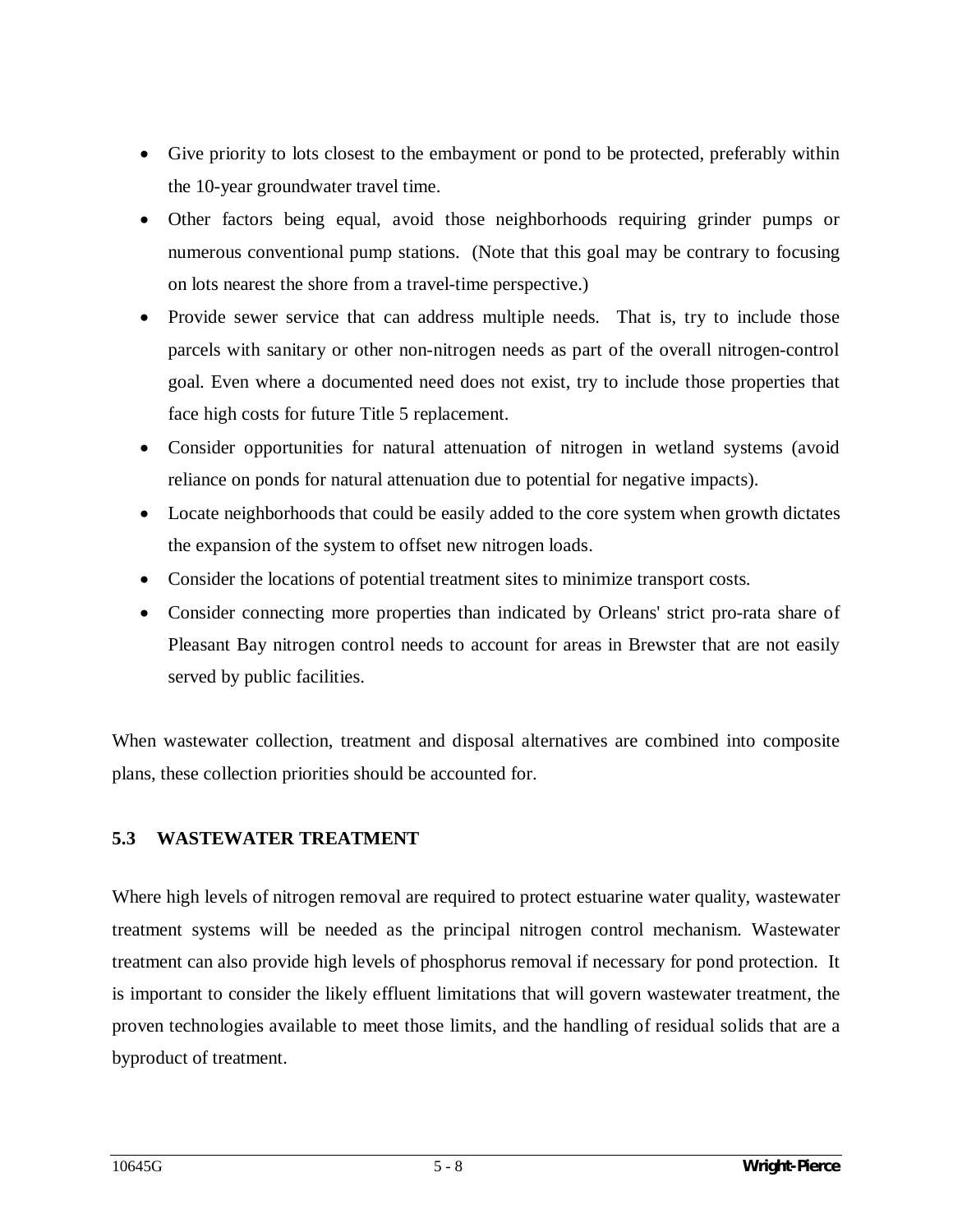## **5.3.1 Effluent Limitations and Expected Performance**

The selection of technologies for wastewater treatment must be driven by two goals:

- Adherence to effluent limitations established by a DEP Groundwater Discharge Permit and
- Ability to achieve low effluent nitrogen concentrations to ensure TMDL compliance at the lowest possible cost.

Table 5-2 summarizes the effluent limits that have been established by DEP for a range of applications, as well as assumptions related to the phosphorus limits that might also be put in place in the future. Table 5-2 addresses the conventional parameters, such as Biochemical Oxygen Demand (BOD) and Total Suspended Solids (TSS), as well as the principal nutrients of concern (nitrogen and phosphorus). The expected effluent limitations for these parameters are shown for 5 scenarios, as follows:

- 1. Traditional groundwater discharge permit standards, such as are in force for numerous small wastewater treatment plants across Cape Cod.
- 2. A higher level of nitrogen removal for those cases where this nutrient must be reduced to the minimum concentration achievable by current technology.
- 3. Conventional removal of phosphorus using low-cost chemical addition.
- 4. A higher level of phosphorus removal, as might be needed where phosphorus must be reduced to the lowest level possible with available technology; and
- 5. Effluent reuse standards, in three categories that apply to such activities as landscape irrigation, toilet flushing and agricultural activities.

The traditional limits of a groundwater discharge permit are common and well established. The DEP's Water Reuse Standards define the effluent standards quite definitively. For phosphorus removal and the higher level of nitrogen control, there is much less precedent on the effluent limits. Therefore, it will be important to gain DEP's concurrence on the projected limits on phosphorus limits that might in the future be included in groundwater discharge permits.

The wastewater treatment technologies that are selected for more detailed evaluation must, of course be capable of meeting the various standards shown in Table 5-2. As a practical matter,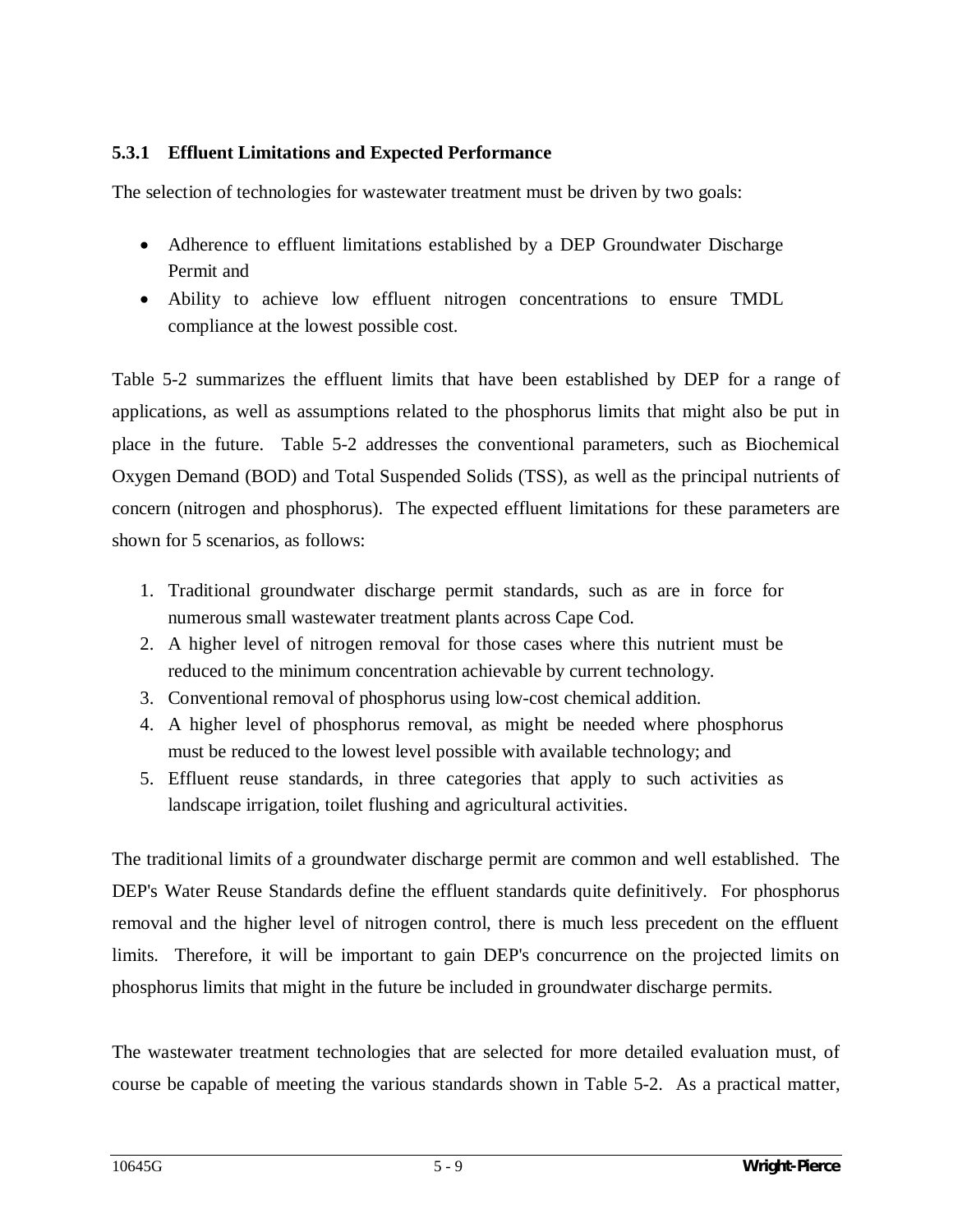|                                            | <b>Effluent Discharged to Groundwater</b> |                                   |                         |                            | 5. Effluent Reuse    |                |                |
|--------------------------------------------|-------------------------------------------|-----------------------------------|-------------------------|----------------------------|----------------------|----------------|----------------|
|                                            | 1. Traditional<br><b>GWD Permit</b>       | 2. High Level<br><b>N</b> Removal | 3. Average<br>P Removal | 4. High Level<br>P Removal | <b>Class A</b>       | <b>Class B</b> | <b>Class C</b> |
| BOD, mg/l                                  | 30                                        | 30                                | 30                      | 30                         | 10                   | 30             | 30             |
| $TSS$ , mg/l                               | 30                                        | 30                                | 30                      | 30                         | 5                    | 10             | 30             |
| Nitrogen, mg/l<br>Nitrate/Nitrite<br>Total | 10<br>10                                  | $\mathfrak{S}$<br>5               | 10<br>10                | 10<br>10                   | 10                   | 10             | 10             |
| Oil & Grease, mg/l                         | 15                                        | 15                                | 15                      | 15                         | ---                  | $- - -$        | ---            |
| pH, Standard Units                         | 6.5 to 8.5                                | 6.5 to 8.5                        | 6.5 to 8.5              | 6.5 to 8.5                 | 6.5 to 8.5           | 6.5 to 8.5     | 6.5 to 8.5     |
| Phosphorus, mg/l                           |                                           | ---                               | 1.0                     | 0.3                        |                      |                |                |
| Turbidity, NTU<br>Average<br>Maximum       | ---                                       | ---<br>---                        |                         | ---                        | $\overline{2}$<br>10 | ---<br>---     |                |
| Fecal Coliform, #/100 ml                   |                                           |                                   |                         |                            |                      |                |                |
| Mean                                       | 200                                       | 200                               | 200                     | 200                        |                      |                |                |
| Median                                     | ---                                       | ---                               | ---                     | ---                        | $\overline{0}$       | 14             | $\Omega$       |
| Maximum                                    | ---                                       | ---                               | ---                     | ---                        | 14                   | 100            | 200            |

# **TABLE 5-2 EXPECTED EFFLUENT LIMITATIONS**

Notes: Class A reclaimed water may be used for: irrigation where the public is likely to come into contact with the water, toilet flushing, agricultural use, industrial process water, commercial laundries, carwashes, fire protection and the creation of wetlands and recreational impoundments. Class B reclaimed water may be used for: irrigation at locations where the public is not likely to come in contact with the water, unprocessed food crops where there is no contact between the water and the edible portion of the crop, dust control, soil compactions, mixing concrete and washing aggregate, and street cleaning. Class C reclaimed water may be used for: agricultural irrigation of orchards and vineyards where there is no contact between the water and the edible portion of the crop, industrial process water, and silviculture.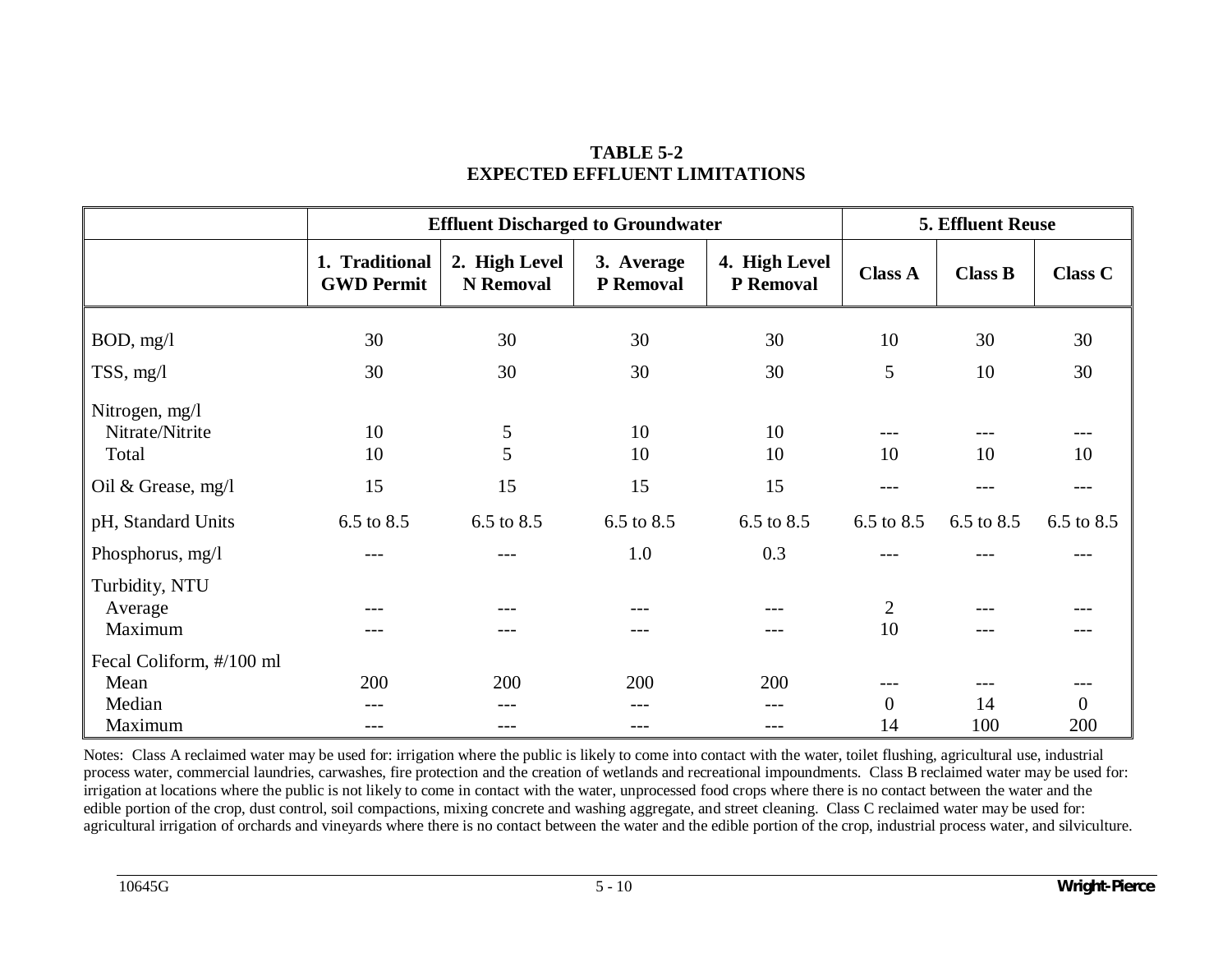most technologies are capable of even better performance, and will be conservatively designed to meet the applicable standards with a safety margin. Since the embayments are sensitive only to annual average nitrogen loads, it is the average effluent concentration, not the monthly permit limit, that is pertinent to TMDL compliance. Therefore, in formulating composite wastewater systems for more detailed evaluation, it is important to predict the annual average performance of each technology. Table 5-3 presents information on the expected performance of conventional technologies at various sized plants.

The performance of any given wastewater technology is very size-dependent. The smaller the facility, the less its ability to adapt to changing influent flows and loads, which become relatively more pronounced at lower flows. For the smallest satellite plants, it should be assumed that the average performance will be very close to the permit limits. At plants greater than 200,000 gpd, the average effluent concentration will be 30 to 50% below the permit limits.

The performance estimates in Table 5-3 are very important. The extent of sewers needed to reach the TMDL, other things being equal, will be proportional to the average nitrogen concentration in the treatment plant discharge. That is, a collection system leading to a treatment plant with a 7-mg/l average nitrogen discharge will be about 10% smaller than a collection system leading to a plant with a 10-mg/l discharge. Therefore, it is very important to accurately predict the average performance of these systems, and it is critical that DEP concur in these estimates. Table 5-3 has been reviewed by DEP, whose staff members view these effluent concentrations to be appropriate for wastewater planning.

This concept also provides support for a phased program. If the Town moves forward with a treatment plant based on an expected effluent quality of 8 mg/l, and the plant actually produces 7 mg/l, then later phases of the program can be scaled back or deferred accordingly.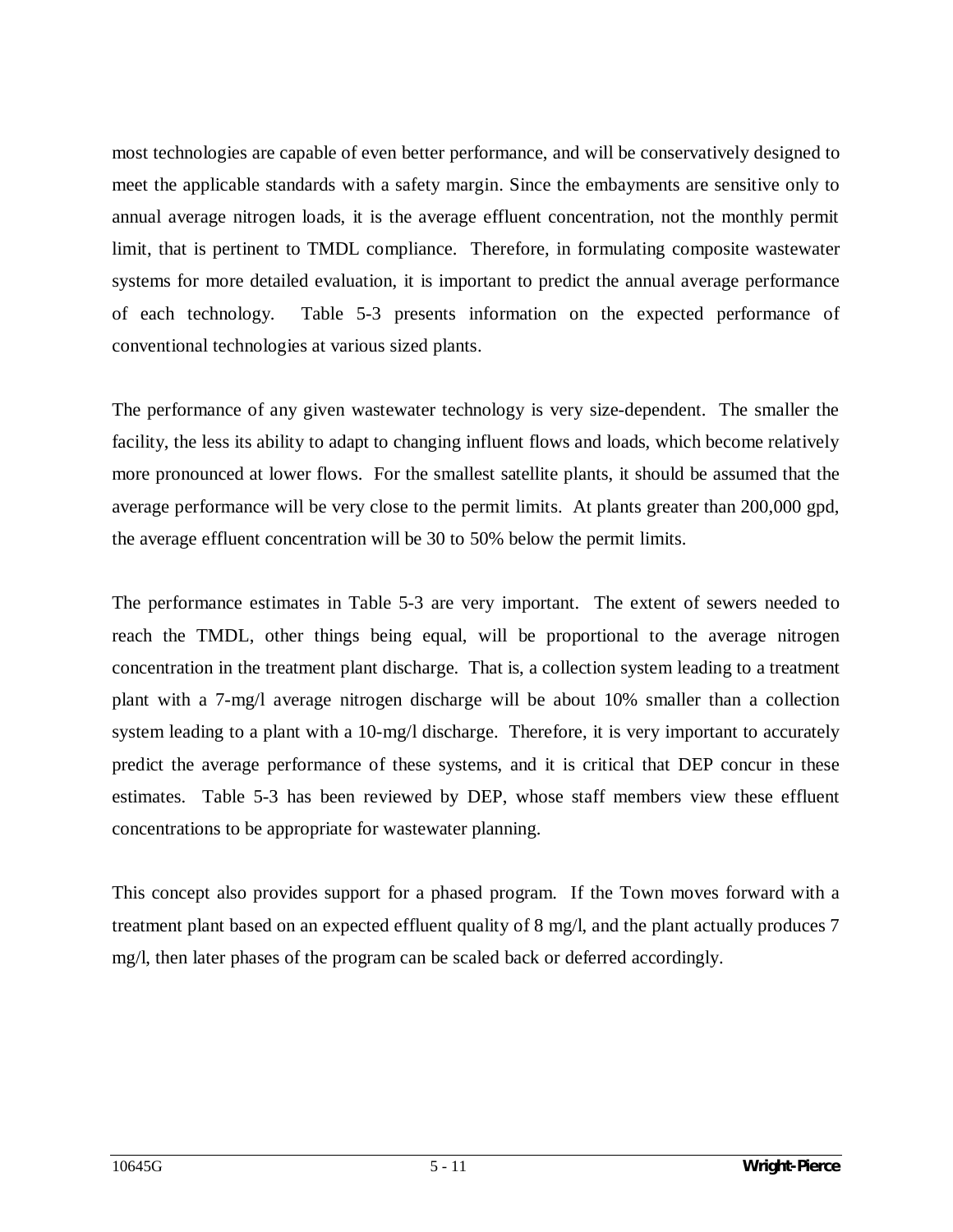# **TABLE 5-3 EXPECTED EFFLUENT QUALITY**

|                                              |                        |                | Nitrogen, mg/l                     |                    | Phosphorus, mg/l |                    |
|----------------------------------------------|------------------------|----------------|------------------------------------|--------------------|------------------|--------------------|
|                                              | <b>Flow Range, gpd</b> |                | <b>Effluent</b><br><b>Expected</b> |                    | <b>Effluent</b>  | <b>Expected</b>    |
|                                              | From                   | T <sub>0</sub> | Limit                              | <b>Performance</b> | Limit            | <b>Performance</b> |
|                                              |                        |                |                                    |                    |                  |                    |
| <b>Title 5 Systems</b>                       |                        |                |                                    |                    |                  |                    |
| Individual                                   | 400                    | 2,000          | None                               | 35                 | None             | 10                 |
| Cluster                                      | 2,000                  | 10,000         | None                               | 35                 | None             | 10                 |
| <b>Title 5 Systems w/ Enhanced Treatment</b> |                        |                |                                    |                    |                  |                    |
| Individual                                   |                        |                | 19                                 | 19                 |                  |                    |
|                                              | 400                    | 2,000          |                                    |                    | N/A              | 9                  |
| Cluster                                      | 2,000                  | 10,000         | 19                                 | 15                 | 5                | 5                  |
| <b>Satellite Systems</b>                     |                        |                |                                    |                    |                  |                    |
| Small                                        |                        |                |                                    |                    |                  |                    |
| <b>Traditional GWD Permit</b>                | 10,000                 | 25,000         | 10                                 | 10                 | N/A              | 9                  |
| High Level N Removal                         | 10,000                 | 25,000         | N/A                                | N/A                | N/A              | 9                  |
| P Removal                                    | 10,000                 | 25,000         | $---$                              | $---$              | $\overline{2}$   | $\overline{2}$     |
| Medium                                       |                        |                |                                    |                    |                  |                    |
| <b>Traditional GWD Permit</b>                | 25,000                 | 75,000         | 10                                 | 8                  | N/A              | 9                  |
| High Level N Removal                         | 25,000                 | 75,000         | N/A                                | N/A                | N/A              | 9                  |
| P Removal                                    | 25,000                 | 75,000         | ---                                | $---$              | 1                | $\mathbf{1}$       |
| Large                                        |                        |                |                                    |                    |                  |                    |
| <b>Traditional GWD Permit</b>                | 75,000                 | 200,000        | 10                                 | 7                  | N/A              | 9                  |
| High Level N Removal                         | 75,000                 | 200,000        | $\overline{5}$                     | $\overline{5}$     | N/A              | $\overline{3}$     |
| P Removal                                    | 75,000                 | 200,000        | $---$                              | $---$              | 1                | 0.5                |
| <b>High Level P Removal</b>                  | 75,000                 | 200,000        | ---                                | $---$              | 0.3              | 0.3                |
|                                              |                        |                |                                    |                    |                  |                    |
| <b>Centralized Systems</b>                   |                        |                |                                    |                    |                  |                    |
| <b>Traditional GWD Permit</b>                | 200,000                | 1,500,000      | 10                                 | $\overline{7}$     | $---$            | $ -$               |
| High Level N Removal                         | 200,000                | 1,500,000      | 5                                  | 3                  | $---$            | $---$              |
| P Removal                                    | 200,000                | 1,500,000      | ---                                | $---$              | 1                | 0.5                |
| High Level P Removal                         | 200,000                | 1,500,000      | $---$                              | $---$              | 0.3              | 0.2                |
|                                              |                        |                |                                    |                    |                  |                    |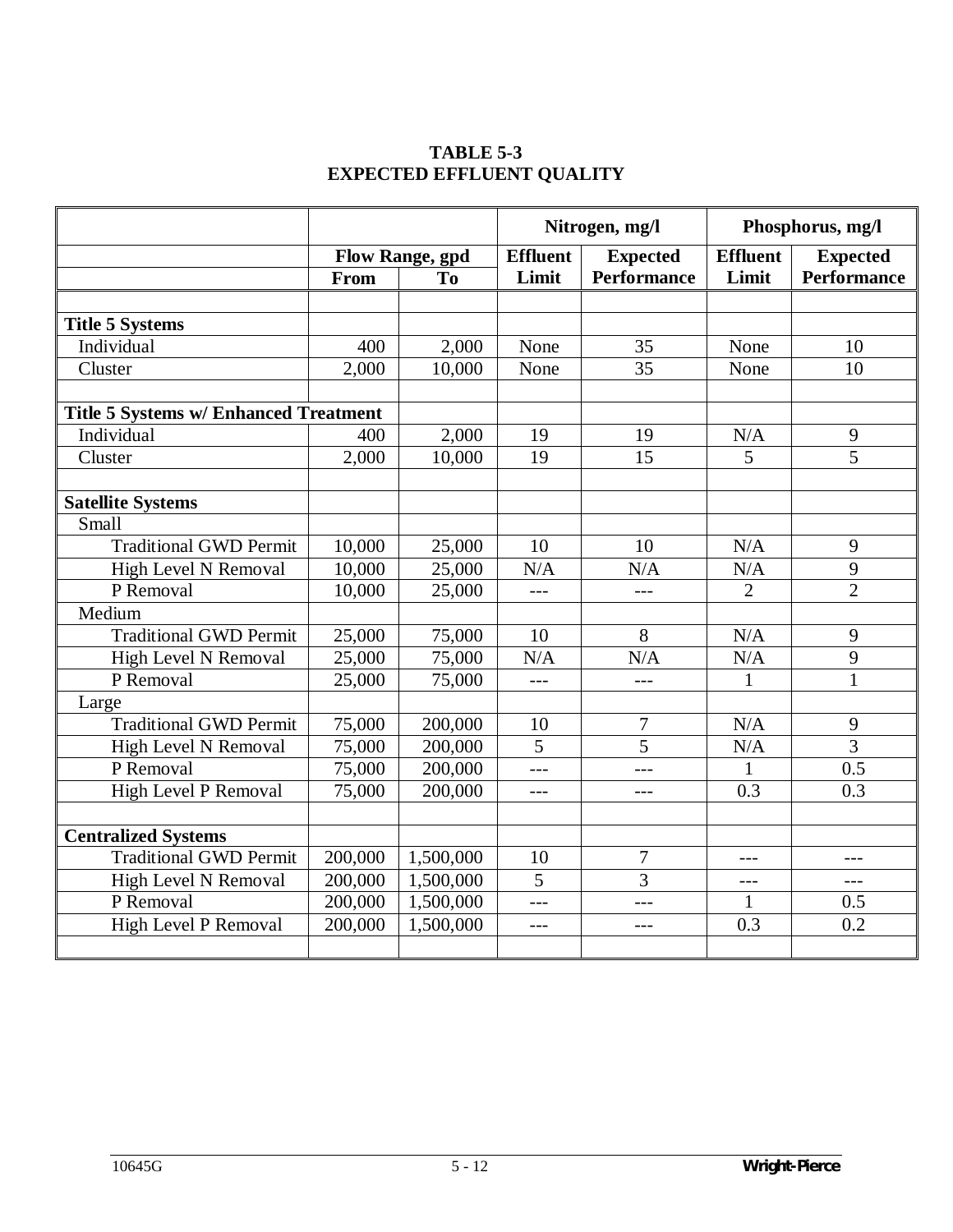In some cases, phosphorus control is the primary concern with respect to surface water protection. Phosphorus removal from wastewater is easily achieved by chemical addition to the secondary or tertiary treatment process. Once a nitrogen removal technology is selected, an "add-on" for phosphorus removal is easily incorporated into the treatment design for those systems that serve areas tributary to freshwater ponds and lakes that require phosphorus load reduction. For this reason, this report focuses on a detailed evaluation of nitrogen-removing technologies.

An important decision in wastewater planning is the number and size of wastewater treatment facilities that will be developed. Many towns elect to build a single centralized plant. Other towns have developed decentralized systems that combine a number of small-scale plants. It is helpful to consider four categories of wastewater systems:

- Individual on-site systems,
- Cluster systems,
- Satellite plants, and
- Centralized plants.

These terms are defined and illustrated in Table 5-4. The first three types of systems are the building blocks of a decentralized system. Decentralized options are best suited to serving dispersed pockets of wastewater needs, because they reduce costs for transporting wastewater long distances. They also are well-suited for communities with no suitable sites for large centralized plants.

This evaluation of wastewater treatment technologies looked separately at large-scale (design flows over 200,000 gpd) and small-scale (smaller than 200,000 gpd) applications. Large-scale options relate to centralized and larger decentralized plants. Small-scale technologies are applicable to decentralized plans.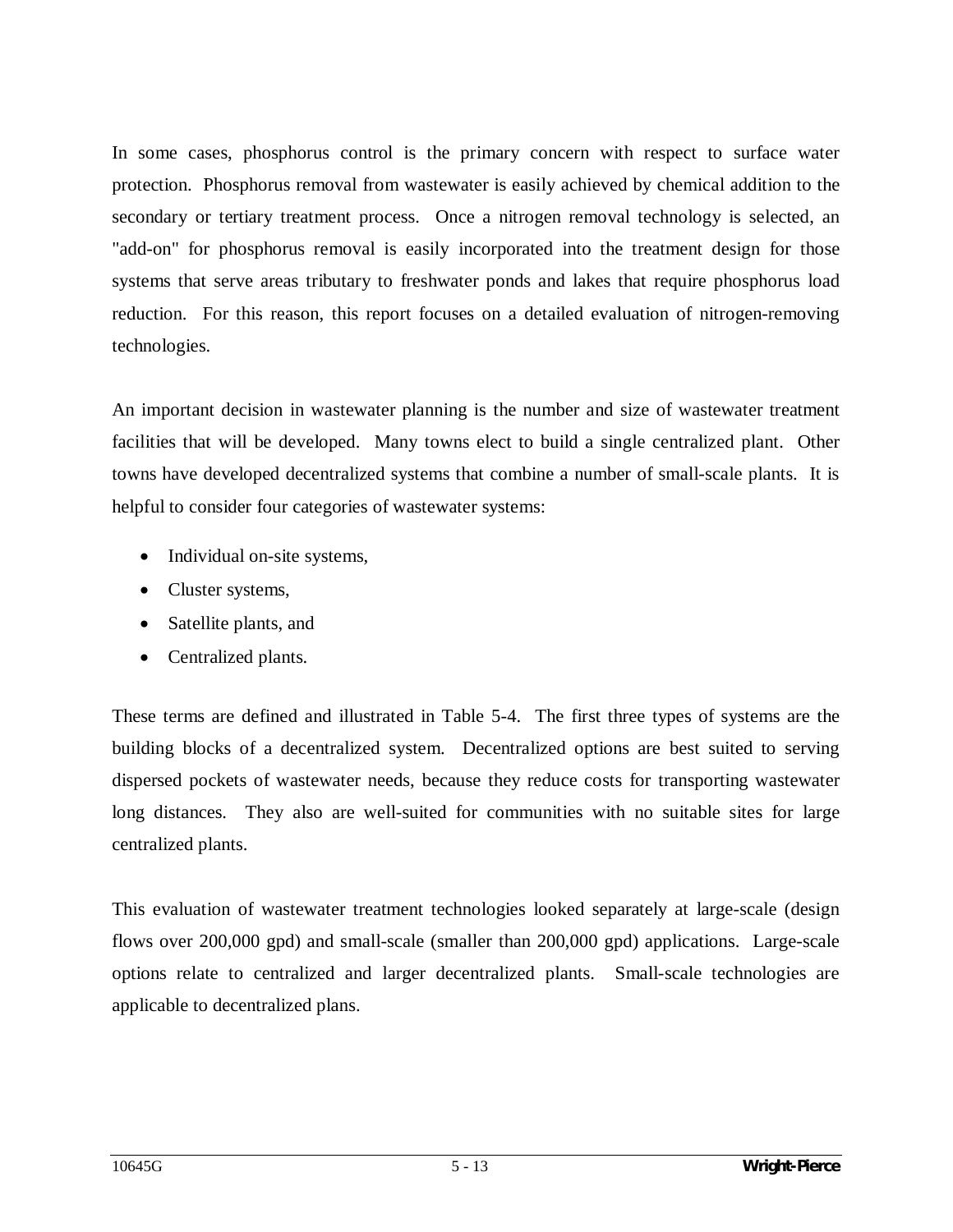# **TABLE 5-4**

# **GENERAL CATEGORIES OF WASTEWATER SYSTEMS**



**Individual On-site Systems**: generally, septic tank and leaching field systems serving a single home or business, and located on the same parcel as the home or business. In Massachusetts, these are typically referred to as Title 5 systems, which imply treatment in a simple septic tank prior to discharge to a subsurface disposal system. Some individual on-site systems involve nitrogen and/or phosphorus removal. These systems are permitted by local boards of health and managed by individual property owners.

**Cluster Systems**: systems for wastewater collection, treatment and disposal that involve multiple parcels and multiple wastewater generators, served by a single system. Cluster systems typically have capacities between 1,000 and 10,000 gallons per day (gpd). In Title 5 these are also called "shared systems". Cluster systems may be as simple as gravity pipes leading to a shared septic tank and shared disposal field, but may also include grinder pumps, low pressure sewer systems and modular plants providing enhanced treatment. These systems are typically permitted by local boards of health and by DEP, and are managed by associations of property owners.

**Satellite Systems**: those facilities for wastewater collection, treatment and disposal that require a DEP groundwater discharge permit (that is, have wastewater flows exceeding 10,000 gallons per day) and are intended to serve a closely defined area. Many of the satellite systems on Cape Cod have been built by private developers to serve condominium projects, nursing homes, and shopping centers. While many are privately developed, satellite systems can be publicly owned. Private satellite plants are typically managed



by the commercial property owner or condominium association; publicly-owned satellite plants are managed by the local public works department, school department or other town entity.

**Centralized Wastewater System**: the provision of public sewerage through a wastewater collection system leading to a publicly-owned wastewater treatment plant with effluent disposal. These systems are typically managed by local sewer commissioners or departments of public works.

*Source: Wright-Pierce, "Enhancing Wastewater Management on Cape Cod: Planning, Administrative and Legal Tools", July 2004.*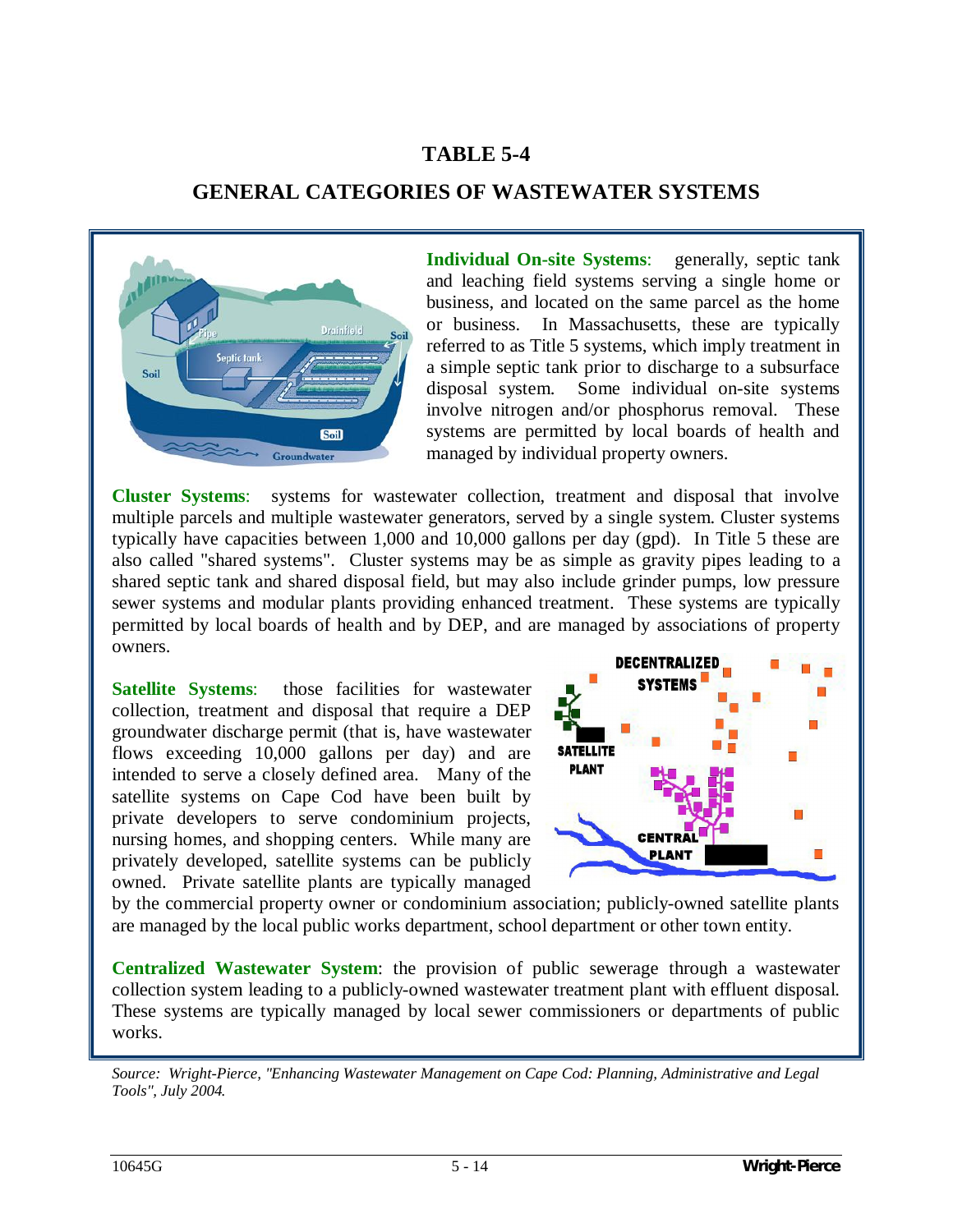Column C of Table 5-1 lists the wastewater treatment technologies considered for Orleans. Appendix B contains a description of each technology, as well as a discussion of advantages and disadvantages and a listing of local examples. The highlighted technologies in Table 5-1 are those considered most applicable to Orleans and are candidate "building blocks" for composite wastewater management plans.

#### **Large-Scale Alternatives**

The most applicable large-scale technologies for Orleans are all variations of biological treatment systems that use bacteria to remove organic matter and nitrogen. They differ in the manner in which the bacteria are exposed to the wastewater and the means by which the bacterial culture is then removed and recycled. The best options are:

**Sequencing Batch Reactors (SBRs):** SBR systems operate on a very simple concept of introducing a quantity of waste to a reactor and providing several process steps in a sequence that would traditionally require a single tank for each step. That sequence includes filling the reactor with wastewater, and then providing sequential periods of aerobic treatment, settling, and anaerobic treatment. Then the effluent can be decanted and a portion of the sludge removed before the process is repeated. Combing several treatment steps into a single tank reduces the land area requirement over other technologies, and the tanks are covered.

**Oxidation Ditches:** Wastewater is treated as it flows around a long oval-shaped concrete channel. Instead of providing several process tanks like some other technologies, the length of the channels allows for different types of treatment to occur as the wastewater moves around the ditch. Wastewater alternately passes through aerobic and anoxic zones allowing a mixed culture of bacteria to remove organic matter and nitrogen. A separate tank (a clarifier) is needed for removing and recycling the bacteria. This technology requires a relatively large footprint to accommodate the ditch. Unlike other technologies, the oxidation ditch is nearly always located outside. It has been widely used in the U.S. and is capable of reliably achieving a low nitrogen concentration.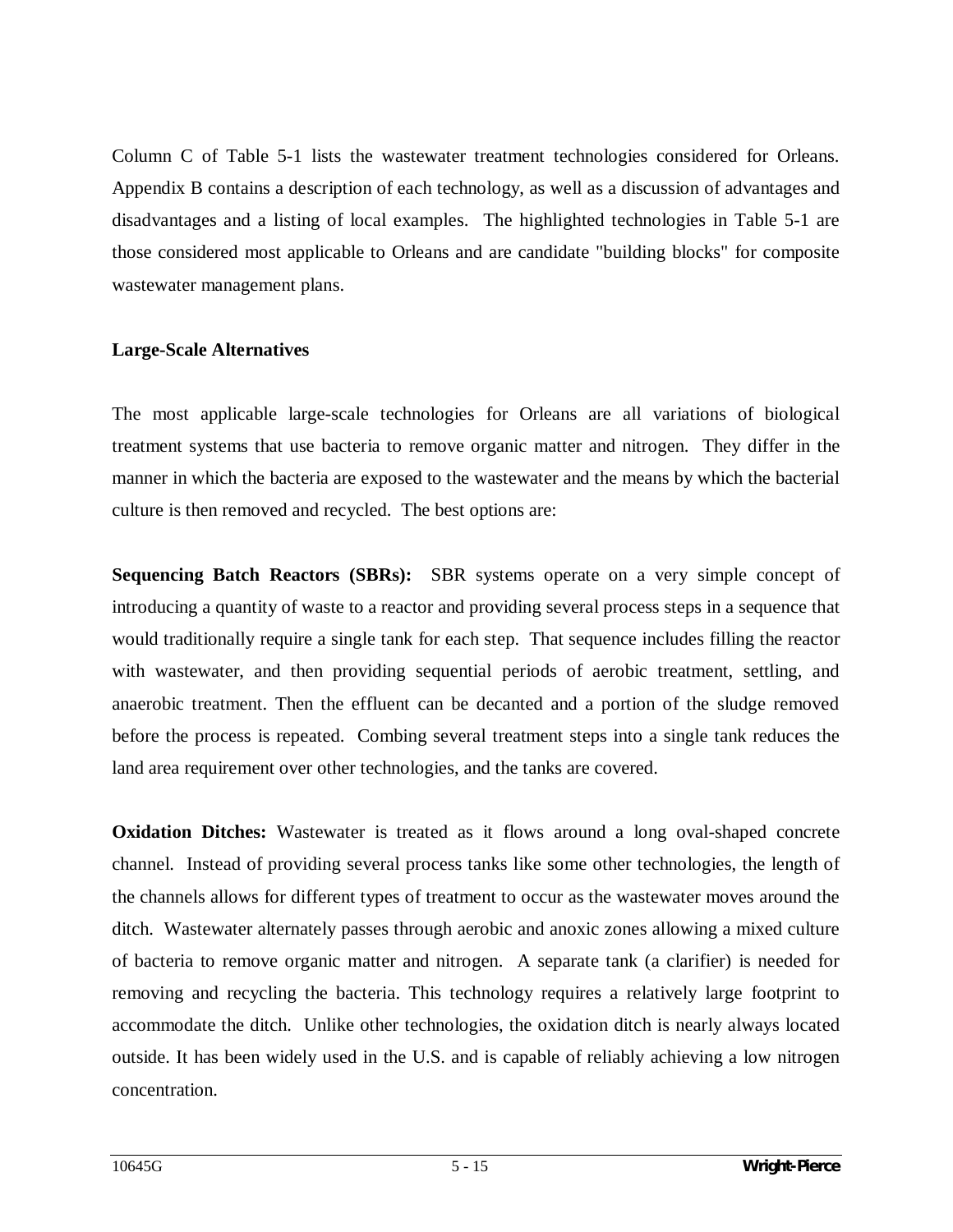**Membrane Bioreactors.** Membrane Biological Reactors (MBRs) include a semi-permeable membrane barrier system, either submerged in, or following an activated sludge process, that provides the solids separation that is accomplished in a clarifier with other technologies. This technology ensures removal of virtually all suspended pollutants.

The membrane technology is relatively new, and operating data from systems installed in the past few years is promising, with results indicating that very high effluent quality is achievable. Membranes are expensive and require regular cleaning and periodic replacement. The cost of the membrane is partially offset by the smaller building needed to house the system, compared to other technologies. This treatment process requires a relatively small footprint, and above-grade or below-grade installation of the treatment process is possible.

**Biological Aerated Filters (BAFs)**: This system consists of flooded tanks filled with polystyrene beads which provide the required surface area for biological growth and filter the wastewater as it passes through. The BAF unit acts as a "fixed film" process resulting in reduced sludge production, roughly 60%, in comparison to SBR, oxidation ditch and MBR "suspended" growth processes. The BAF unit can be housed inside or outside and either above or below grade. The overall footprint of this process can be very small relative to traditional alternatives.

#### **Small-Scale Alternatives**

As with the large-scale systems, the most applicable small-scale technologies for Orleans are all variations of biological treatment systems that use bacteria to remove organic matter and nitrogen. The small-scale systems are largely proprietary modular systems consisting of factorybuilt components installed with pre-cast concrete tanks. The best options are: 1) Amphidrome, a fixed-film sequencing batch reactor; 2) Bioclere, which uses a fixed-film trickling filter process; 3) Cromaglass, which provides treatment in a sequencing batch reactor sludge system; 4) MBRs as described above; and 5) FAST, which utilizes both fixed- and suspended-growth nitrogen removal methods. Nitrex is a new technology that uses a nitrate-reactive media to convert nitrate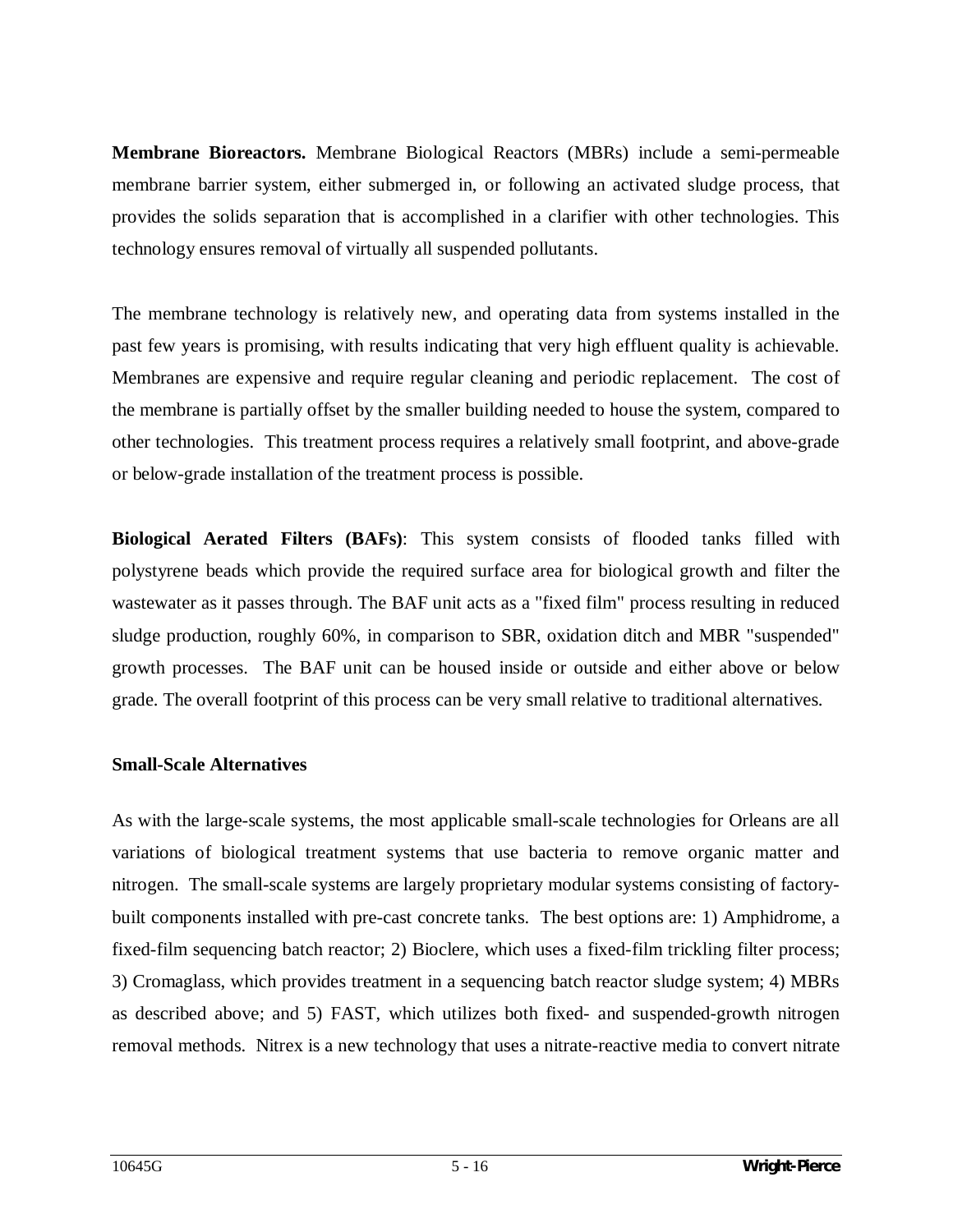to nitrogen gas, following a nitrification step to convert other nitrogen forms to nitrate. Early testing shows promise, but the long-term cost and performance are yet unproven.

These small-scale technology choices have been widely used for flows less than 50,000 gpd. For larger decentralized systems (50,000 gpd to 300,000 gpd), the large-scale technology options are more appropriate.

#### **5.3.2 Management of Residuals**

Wastewater treatment systems (whether they are on-site septic systems, cluster systems, satellite plants or centralized wastewater treatment facilities) purify wastewater and create concentrated byproducts in various forms. These "residuals" fall into the following categories: 1) septage, including grease; 2) grit and screenings; 3) liquid sludge; and 4) dewatered sludge or sludge "cake". The CWMP must include cost-effective and environmentally sound means to handle these residuals.

The Tri-Town Septage Treatment Facility (see Figure 5-2) is near Namskaket Marsh and is owned by the Orleans Brewster Eastham Groundwater Protection District. It now receives septage from Orleans, Brewster and Eastham (the members of the three-town District), septage from other Lower Cape towns, and some limited quantities of liquid sludge from small-scale wastewater treatment systems (cluster and satellite plants). The sludge generated from processing this incoming waste is dewatered on-site and hauled by contractor to out-of-town disposal locations. A study of the Tri-Town facility, conducted in 2005 and 2006, showed that it has capacity to receive septage generated in the three District towns well into the future, after significant repair and upgrading needs are addressed. If Orleans were to build wastewater treatment systems elsewhere in town, either a single centralized plant or a series of decentralized facilities, Tri-Town is the only logical destination for the liquid sludges generated from those wastewater facilities. The sludge produced through wastewater treatment would be offset by the reduction in Orleans septage quantities (resulting from elimination of septic systems on those lots served by public sewers).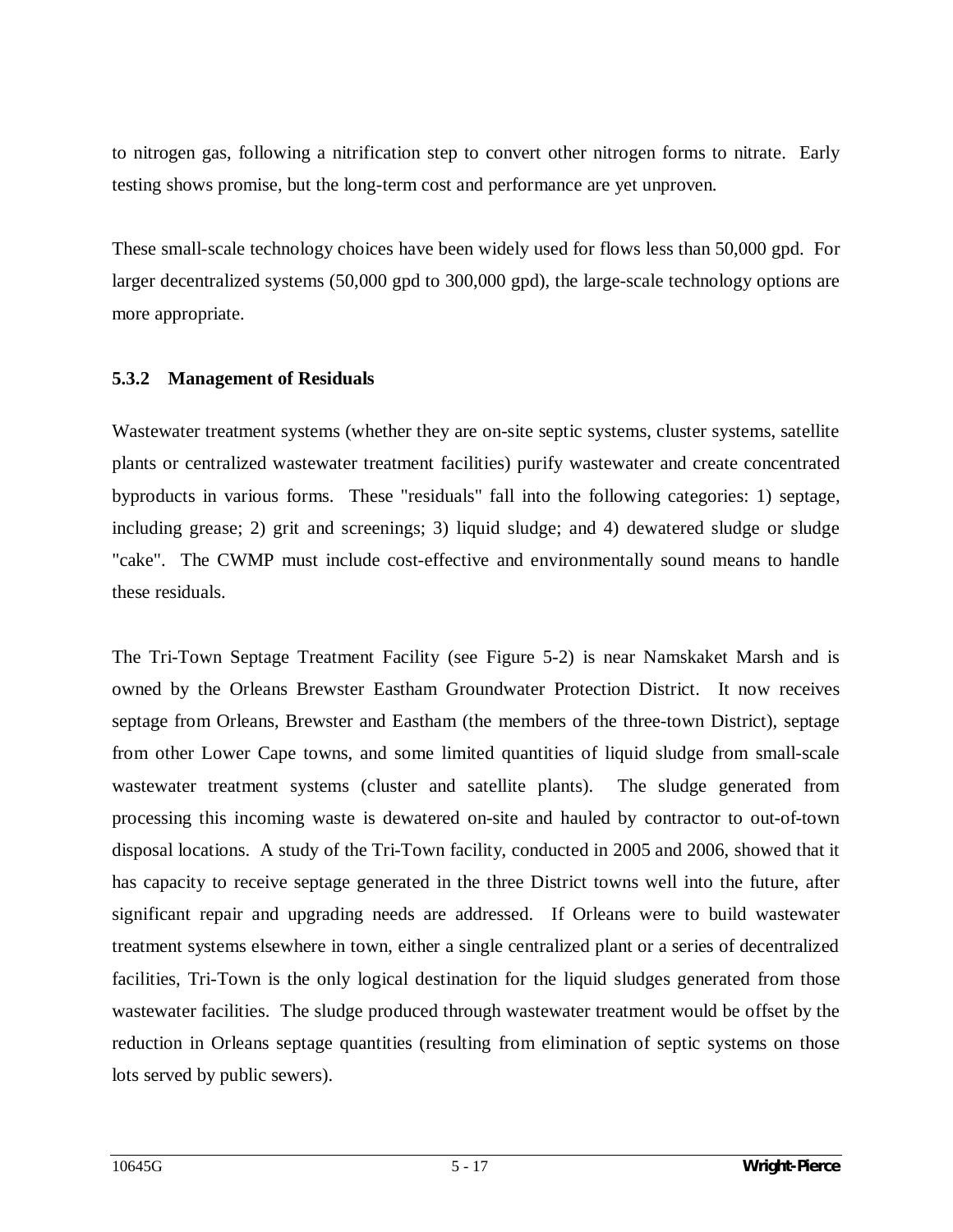If the Tri-Town site were the home of a new wastewater treatment plant, that facility would be designed to thicken and dewater its own sludge. That new sludge handling equipment could be easily enlarged to handle the septage now received at the existing Tri-Town plant, allowing the demolition of the now 20-year-old facility. Out-of-town disposal of dewatered sludge is the best method for Tri-Town because the site is not large enough for processing options such as composting, and their cost-effectiveness is hampered by the relatively small quantities of sludge. For the same reasons, any new wastewater facility would be best served by out-of-town sludge disposal. The transport and disposal of dewatered sludges is a mature industry with significant competition. The Town of Orleans should make use of those private options for both sludge cake and grit/screenings. Therefore, no detailed evaluation of on-site sludge processing facilities is recommended.

# **FIGURE 5-2 TRI-TOWN SEPTAGE TREATMENT FACILITY**

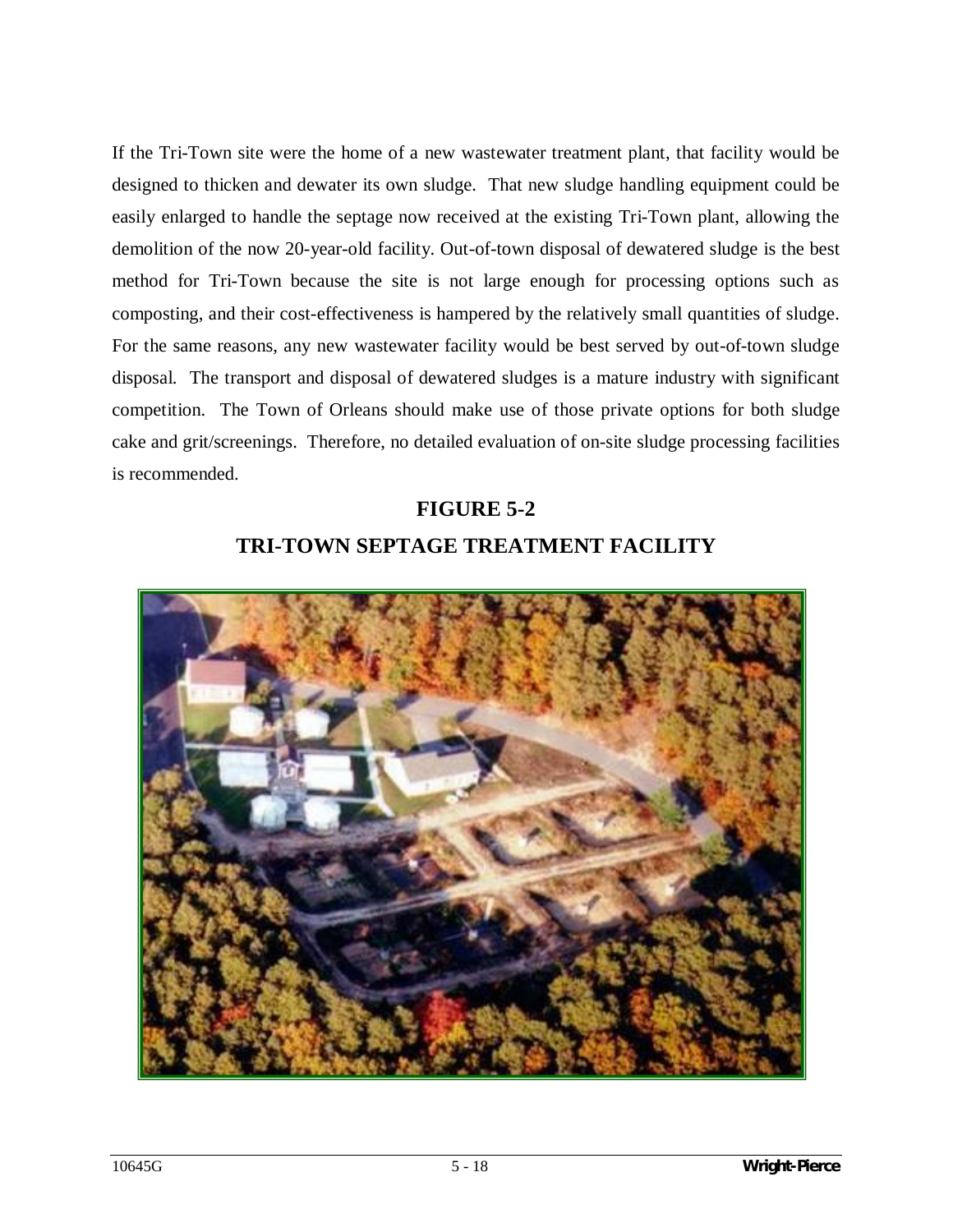#### **5.4 WASTEWATER REUSE AND DISPOSAL**

Once wastewater is collected and treated, it must then be properly disposed of or put to productive use. Unlike other parts of the country where surface water discharge is a viable option, effluent disposal on Cape Cod must be land-based and is land-intensive. The available disposal technologies must be carefully considered to match the availability of appropriate disposal sites. Given the site limitations in Orleans (see Section 5.5), the Town should consider opportunities for reuse of effluent that allow more sites to be considered.

#### **5.4.1 Wastewater Disposal Technology**

Five technologies are listed in Column D of Table 5-1 that are applicable for effluent disposal in Orleans. These include subsurface leaching, rapid infiltration, spray irrigation, drip irrigation and wicks. Appendix D provides a detailed description of each of these option, lists their advantages and disadvantages, and provides local examples. All of the identified effluent disposal options may have applicability to Orleans. Two alternatives, wicks and drip irrigation, are less common and subject to more regulatory constraints, and should be considered further only if the more traditional options prove inadequate. (Drip irrigation may have applicability for effluent disposal on ballfields in either the "disposal" or "reuse" setting. Experience with this technology has expanded significantly in recent years and it is viewed favorably by DEP in some circumstances.) The three more traditional alternatives should be part of the composite plans that are evaluated in more detail. Those traditional effluent disposal options are:

**Subsurface leaching**: By far the most common example of this type is the soil adsorption system found in the backyard of the typical Cape Cod home. A soil adsorption system includes a network of rigid perforated piping buried below grade that distributes effluent into surrounding gravel trenches or beds that provide dispersal of effluent over a large area at a low dosing rate. If well maintained, these systems last for at least 20 years. Land must be available for the active disposal area as well as additional space earmarked as reserve, which can be developed in the event of a failure. These systems are designed to operate year-round and work best with regular dosing of effluent. The entire disposal system is buried which eliminates the chance of human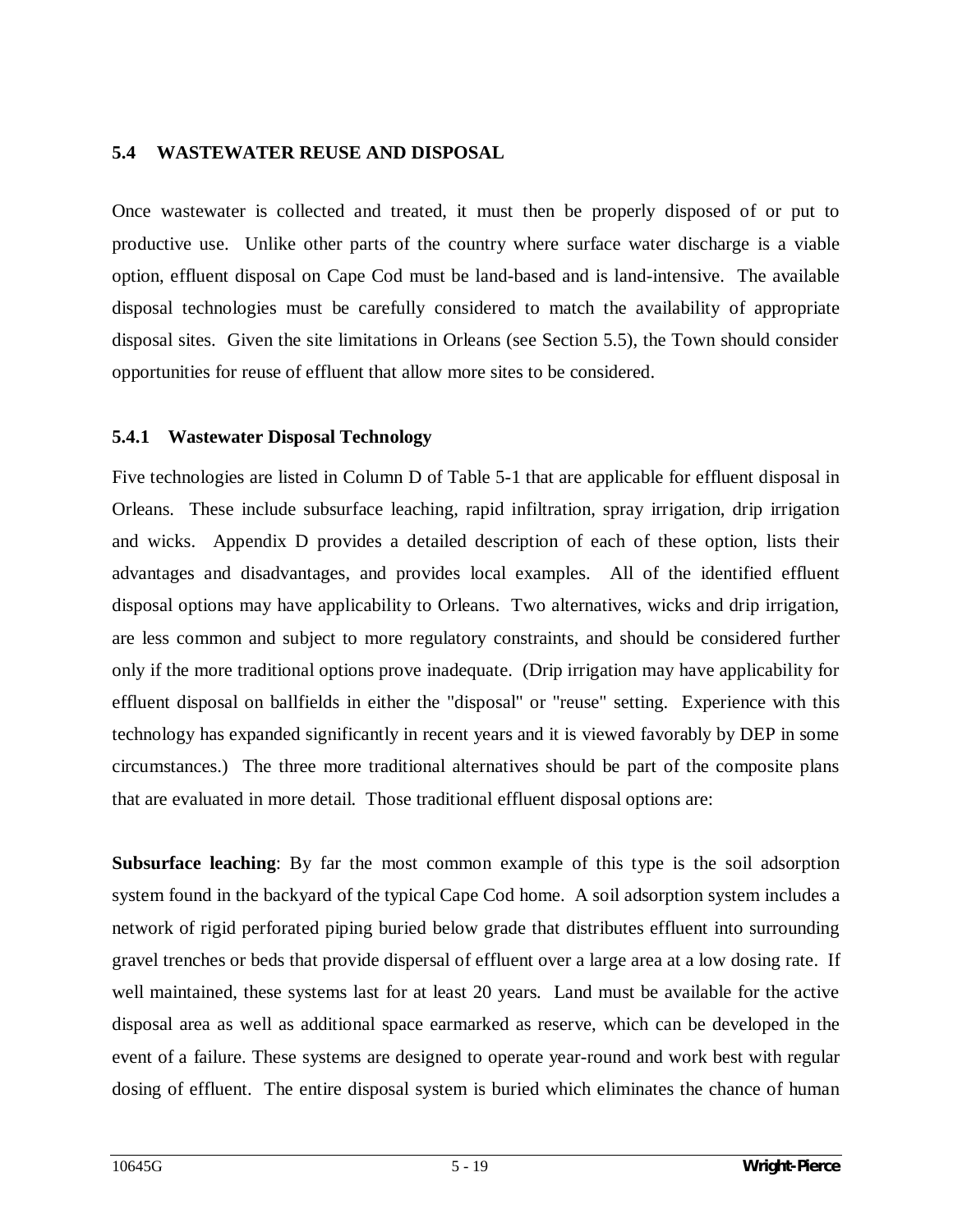contact, and can be located under public parks or sports fields, and under parking lots with proper design. Subsurface leaching requires more land than rapid infiltration (see below) and is usually more expensive.

**Rapid Infiltration**: Also referred to as open sand beds, these systems can operate at high loading rates on sites with good permeability and significant depth to groundwater. Year-round application is routine, but there is little opportunity for dual use of a site. The significantly reduced footprint compared with other technologies often outweighs the benefit of dual use. A smaller disposal footprint also broadens the number of parcels that could be viable disposal sites. The reduced footprint sometimes allows a single site to provide both treatment and disposal, which is less likely for other systems. Locating the treatment and disposal processes on the same site minimizes the transport costs.

**Spray irrigation**: Landscape irrigation is another example of technology that can be used on a site with another use. Effluent can be applied to parks, sports fields, golf courses, or landscaping. All of these activities are associated with human interaction and require meeting the DEP Water Reuse Regulations, which usually adds to the cost of wastewater treatment (see Section 5.4.2 below). Irrigation is certainly restricted to seasonal operation which requires either winter storage or a complementary effluent disposal system, either of which can add substantially to the cost. This technique uses moderate application rates. Spray irrigation can also be accomplished at public-access-controlled sites, which with adequate buffers may be permissible without meeting the DEP water reuse requirements.

## **5.4.2 Wastewater Reuse Opportunities**

Given the lack of large traditional effluent disposal sites in Orleans, the Town should consider a formal effluent reuse program. The fundamental premise behind any reuse program is recognition of the value of water and the nutrients it may carry, tempered by the public health aspects of public contact with wastewater-derived material. The allowable effluent disposal methods following traditional wastewater treatment (rapid infiltration, subsurface disposal, etc.) are in large part aimed at getting the effluent into the ground, and keeping it there, thus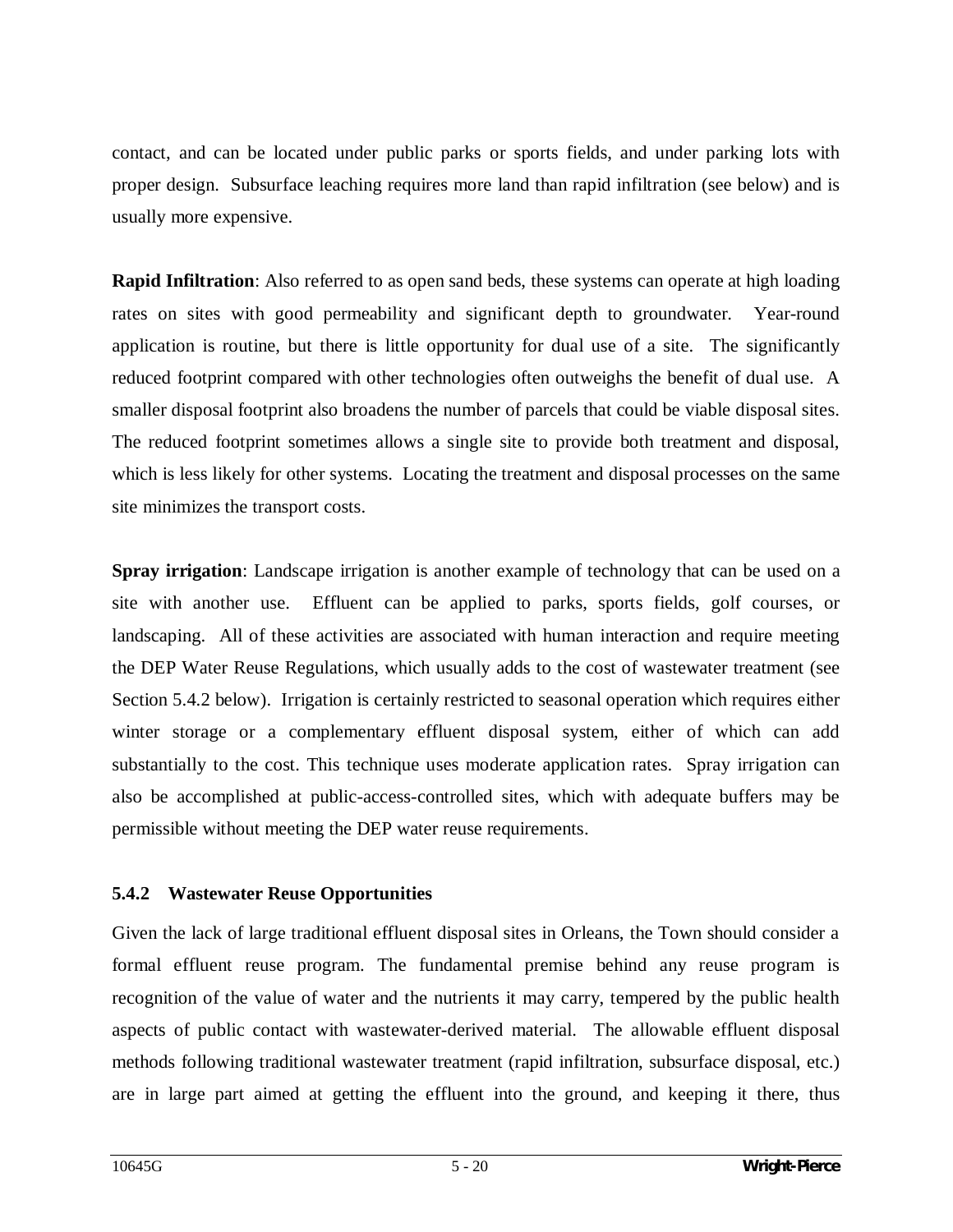protecting the public from contact with a liquid that retains some undesirable characteristics even after tertiary treatment. The DEP water reuse program stipulates higher levels of treatment that address those undesirable characteristics so that certain levels of human exposure are tolerable.

Massachusetts DEP has established a program to guide the reuse of wastewater effluents. Its publication "Interim Guidelines on Reclaimed Water" was issued in January 2000 and was superseded by Water Reuse Regulation in 2009. The new regulations establish 3 classes of effluent quality and permit the following uses for each:

| Class A: | Landscape irrigation where public contact is possible; toilet flushing;    |
|----------|----------------------------------------------------------------------------|
|          | agricultural use; car washing; and fire protection.                        |
| Class B: | Landscape irrigation where public contact in not likely; some agricultural |
|          | uses; dust control; and concrete manufacture.                              |
| Class C: | Some agricultural uses; industrial process water; and silviculture.        |

The new regulations give DEP the flexibility to allow other uses and to impose use-specific effluent limitation in addition to those shown in Table 5-2.

The use of reclaimed water requires a higher level of treatment than traditional effluent disposal techniques. The more stringent effluent limits relate primarily to suspended solids and bacteria (see Table 5-2). The treatment technologies recommended in Section 5.3 can be readily adapted to meet the DEP Water Reuse Standards, albeit at additional cost for enhanced solids removal and high-intensity disinfection. If membrane bioreactors are chosen for traditional wastewater treatment, they can most easily meet those reuse requirements with only minor cost increases.

A large number of possible reuse applications have been identified: see Appendix B. The most attractive alternatives include:

- Toilet flushing at public buildings,
- $\bullet$  Lawn irrigation at public sites,
- Irrigation of ballfields,
- Irrigation of golf courses, and
- Use of reclaimed water in concrete production.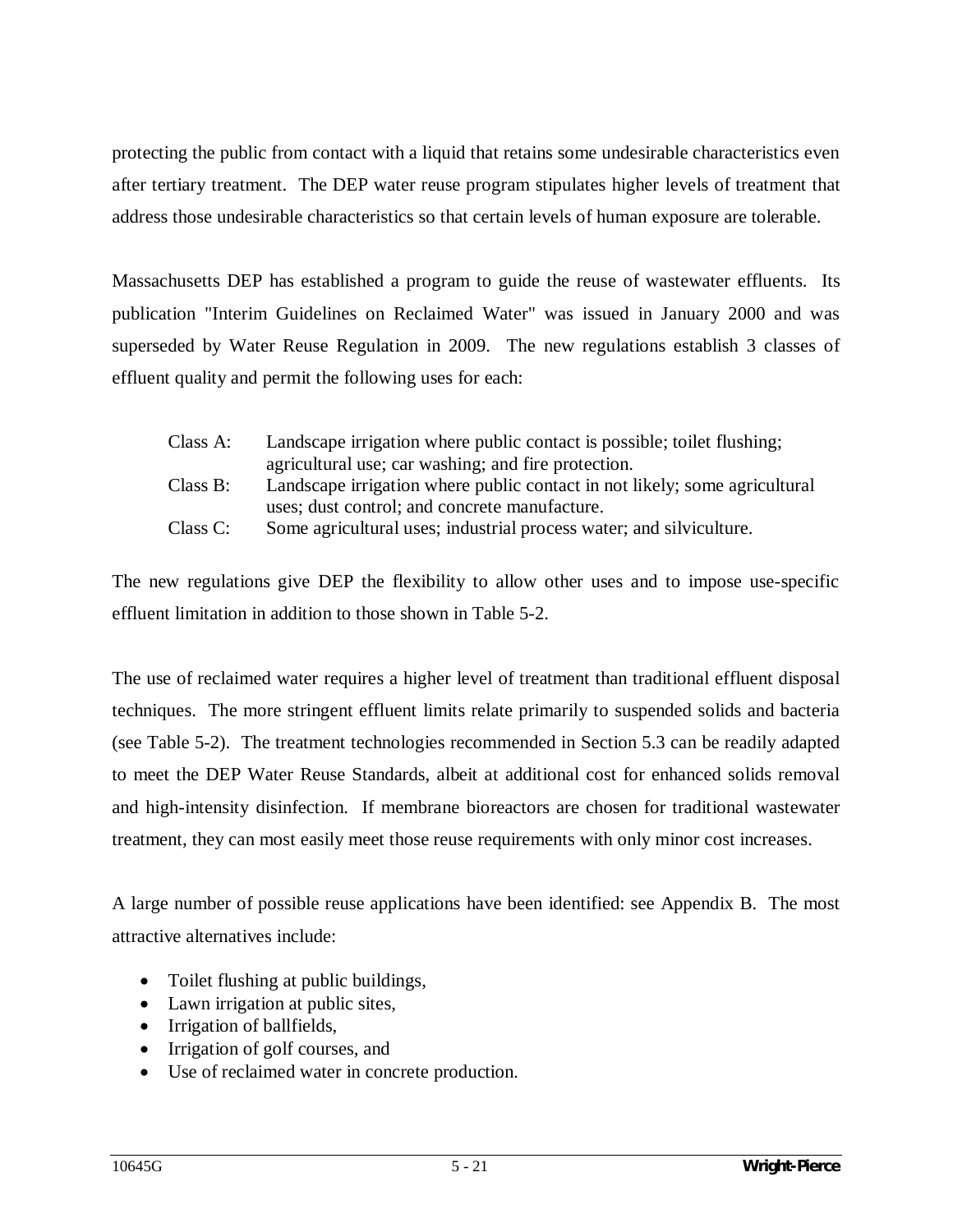Serious consideration has been given to including reuse in the composite wastewater plans which are evaluated in more detail in Section 7, either as primary means of effluent disposal or as seasonal supplements to traditional methods.

## **5.5 SITING OF WASTEWATER TREATMENT AND DISPOSAL FACILITIES**

## **5.5.1 Initial Site Identification and First-Level Screening**

The staff of the Orleans Planning Department, with assistance from Wright-Pierce, used the Town's geographic information system (GIS) to identify potential sites for wastewater facilities. This GIS search first considered undeveloped sites of 5 acres or greater, with ground surface elevation higher than 30 feet, located outside the water supply Zone IIs. Particular emphasis was placed on sites in public ownership. This search identified only a few such sites, clearly not sufficient for the overall town wastewater needs.

The site search was then expanded to consider all sites greater than 2 acres in size, including privately-owned land. While vacant parcels are preferred, this second search also considered some larger sites that are currently only partially developed (for example, a 5-acre site with a home in one corner, or a site used only for parking).

The sites identified in the GIS search were then reviewed by Wright-Pierce, both from aerial photography and by direct observation in the field. Some sites were eliminated due to significant development constraints. A total of 30 sites were deemed suitable for further investigation.

# **5.5.2 Target Effluent Disposal Capacity**

The Needs Assessment determined that a municipal wastewater system, aimed at satisfying a broad range of current wastewater needs, would accept an average wastewater flow of approximately 500,000 gpd. At the planning horizon, that flow would grow to about 700,000 gpd. (By strategic sewer layouts--see Section 5.3.2--smaller wastewater volumes are possible.) Summer peak flows must be accounted for in the sizing of wastewater facilities, and effluent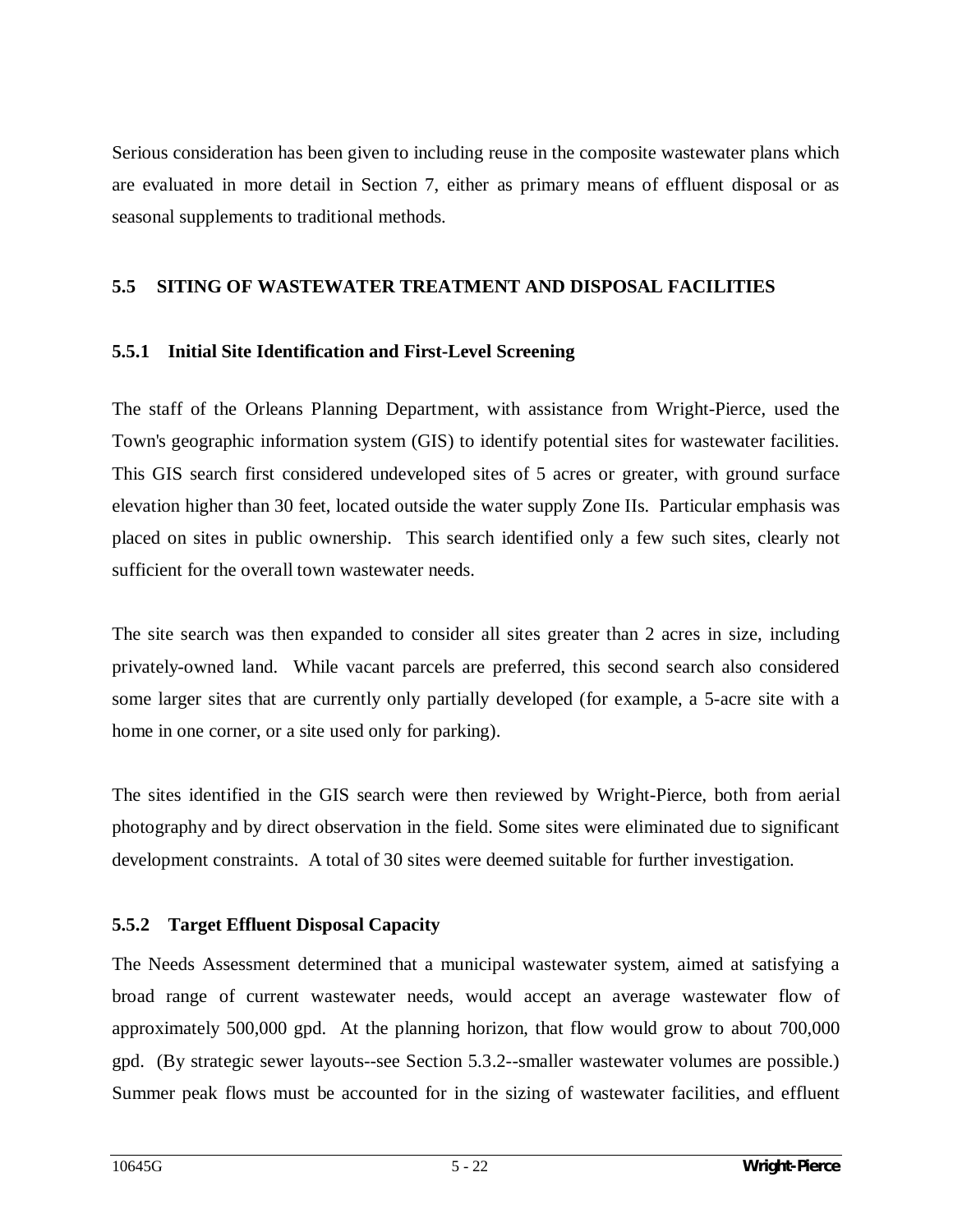disposal systems are designed for the short-term (one-day or two-day) peak flows during the summer season. Peaking factors were derived from Town water records, and when applied to the estimated annual average wastewater flows, the following general target capacities were established for site identification and screening:

- Current 1.2 million gallons per day (mgd)
- Planning Horizon 1.7 mgd

Given the uncertainties associated with determining actual site capacities, the goal of the site search was to identify as much as 3 mgd of apparent capacity.

# **5.5.3 Second-Level Site Screening**

Data were compiled on each of the 30 sites identified by GIS methods. This information included surficial soils descriptions, location with respect to ACECs, ready accessibility of public water service, depth to permanent groundwater, potential for perched water table, and distance to the nearest boundary of a public water supply Zone II.

The next step was to prepare scale drawings of each site, using aerial photography from the Mass GIS system. A conceptual layout was prepared for each site, assuming rapid infiltration or subsurface leaching, the most common effluent disposal methods. These conceptual designs were based on effluent loading rates of either 3 gallons per day per square foot (gpd/sf) for subsurface leaching or 5 gpd/sf for rapid infiltration. Set backs were assumed to be:

| From property lines of developed parcels: | $100$ feet<br>50 feet | (rapid infiltration)<br>(subsurface leaching) |
|-------------------------------------------|-----------------------|-----------------------------------------------|
| From property lines of protected parcels: | 50 feet<br>30 feet    | (rapid infiltration)<br>(subsurface leaching) |
| From wetlands:                            | $100$ feet            | (all cases)                                   |

Provisions were made for access roads and other peripheral facilities.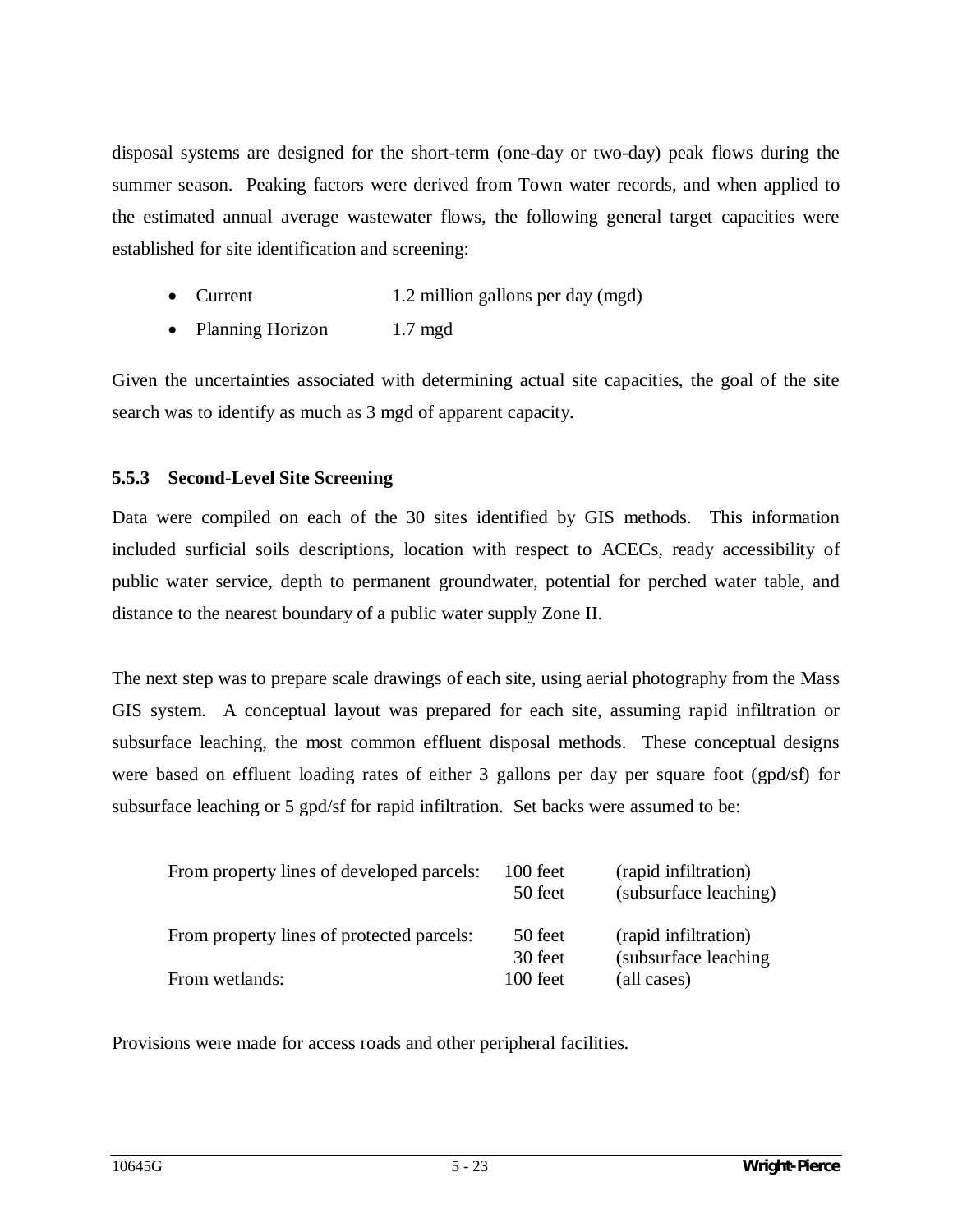Based on these conceptual designs, each site was assigned an estimated capacity range. (Five of the 30 sites were deemed suitable only with non-traditional disposal technologies, such as wicks or drip irrigation, and capacities were not estimated for these 5 sites.) Table 5-5 lists the 25 sites where rapid infiltration or subsurface leaching designs were prepared, and includes the range of estimated disposal capacity.

As shown in Table 5-5, the conceptual designs indicate an aggregate disposal capacity of 3.8 to 4.6 mgd, well in excess of the 3 mgd target. While this is a favorable finding, it must recognized that there are many reasons why the actual capacity could turn out to be less than these estimates:

- The soils may not allow the relatively favorable application rates that were assumed.
- There may be site constraints, such as steep slopes or pockets of poor soils that are not apparent from the available mapping.
- Detailed site design may find that larger setbacks are appropriate.
- Some portion of these sites may be needed for modular wastewater treatment facilities.
- The nitrogen control needs of certain embayments may not allow as much effluent disposal as the site would allow.
- Groundwater mounding may limit the disposal volume.
- Private sites may be available only at very high cost or through an adversarial process.

On the other hand, there may be more suitable areas than were assumed and favorable soils, once fully tested, might allow higher loading rates than DEP currently permits for these disposal technologies.

While a relatively large aggregate disposal capacity was identified, there are several factors that complicate the analysis:

- Only one-third of the apparent capacity is located at sites owned by the Town or by quasi-municipal entities. Land acquisition negotiations and costs for private sites represent significant hurdles.
- There are very few large sites, and providing adequate capacity for all wastewater needs will likely require several sites.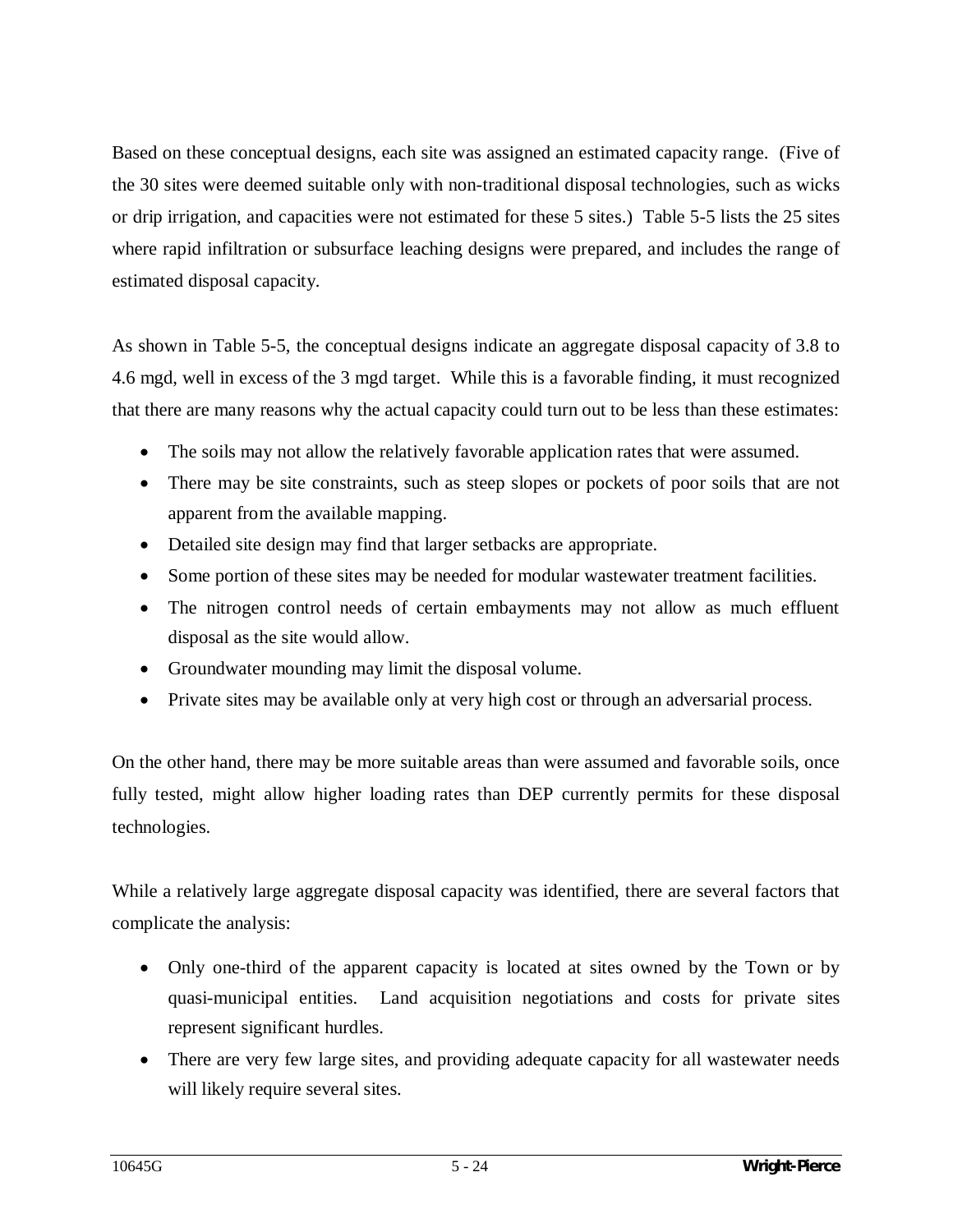| <b>Total</b><br><b>Site ID</b> |                                                  | Ownership | <b>Development</b> | <b>Disposal</b>   | Capacity, gpd |           |  |  |
|--------------------------------|--------------------------------------------------|-----------|--------------------|-------------------|---------------|-----------|--|--|
|                                | <b>Acres</b>                                     |           | <b>Status</b>      | <b>Technology</b> | Low           | High      |  |  |
|                                |                                                  |           |                    |                   |               |           |  |  |
| 111                            | < 2                                              | Private   | Parking            | <b>SL</b>         | 60,000        | 60,000    |  |  |
| 112                            | $2$ to 5                                         | Public    | Parking            | <b>SL</b>         | 75,000        | 75,000    |  |  |
| 121                            | 5 to 10                                          | Private   | Dev--Residential   | <b>SL</b>         | 150,000       | 150,000   |  |  |
| 161                            | $\lt 2$                                          | Private   | Vacant             | <b>SL</b>         | 30,000        | 40,000    |  |  |
| 162                            | $2$ to 5                                         | Private   | Dev--Residential   | <b>SL</b>         | 125,000       | 125,000   |  |  |
| 172                            | 5 to 10                                          | Private   | Dev--Residential   | <b>SL</b>         | 150,000       | 150,000   |  |  |
| 173                            | $2$ to 5                                         | Private   | Vacant             | <b>SL</b>         | 60,000        | 60,000    |  |  |
| 181                            | 5 to 10                                          | Private   | Dev--Recreational  | <b>SL</b>         | 150,000       | 150,000   |  |  |
| 191                            | 5 to 10                                          | Private   | Dev--Resid/Agric.  | <b>SL</b>         | 50,000        | 75,000    |  |  |
|                                | <b>Pleasant Bay Subtotal</b>                     |           |                    |                   | 1,350,000     | 1,415,000 |  |  |
| 221                            | $2$ to 5                                         | Private   | Vacant             | <b>SL</b>         | 70,000        | 75,000    |  |  |
| 222                            | 5 to 10                                          | Private   | Dev--Commercial    | <b>SL</b>         | 100,000       | 150,000   |  |  |
| 231                            | 5 to 10                                          | Private   | Dev--Recreational  | <b>SL</b>         | 150,000       | 150,000   |  |  |
| 241                            | >10                                              | Public    | Dev--Utility       | RI                | 500,000       | 750,000   |  |  |
| 244                            | 5 to 10                                          | Private   | Dev--Utility       | RI                | 200,000       | 225,000   |  |  |
| 245                            | 5 to 10                                          | Private   | Dev--Resid/Agric.  | SL/RI             | 150,000       | 200,000   |  |  |
| 246                            | >10                                              | Private   | Dev--Commercial    | <b>SL</b>         | 150,000       | 225,000   |  |  |
| 247                            | $2$ to 5                                         | Private   | Dev--Commercial    | <b>SL</b>         | 45,000        | 60,000    |  |  |
| <b>Cape Cod Bay Subtotal</b>   |                                                  |           |                    |                   | 1,365,000     | 1,835,000 |  |  |
| 312                            | $2$ to 5                                         | Private   | Dev--Utility       | <b>SL</b>         | 50,000        | 75,000    |  |  |
| 313                            | >10                                              | Public    | School             | SL/DI             | 150,000       | 150,000   |  |  |
| 314                            | >10                                              | Public    | School             | SL/DI             | 300,000       | 300,000   |  |  |
| 316                            | >10                                              | Public    | Gardens            | <b>SL</b>         | 120,000       | 250,000   |  |  |
| 321                            | >10                                              | Private   | Dev--Residential   | <b>SL</b>         | 120,000       | 270,000   |  |  |
| 322                            | 5 to 10                                          | Private   | Dev--Residential   | <b>SL</b>         | 150,000       | 150,000   |  |  |
| 323                            | 5 to 10                                          | Private   | Dev--Residential   | <b>SL</b>         | 50,000        | 55,000    |  |  |
| <b>Nauset Subtotal</b>         |                                                  |           |                    |                   | 940,000       | 1,250,000 |  |  |
| 411                            | 5 to 10                                          | Private   |                    | RI                | 100,000       | 120,000   |  |  |
|                                | <b>Atlantic Ocean Subtotal</b>                   |           |                    |                   | 100,000       | 120,000   |  |  |
| <b>Town Wide Total</b>         |                                                  |           |                    | 3,755,000         | 4,620,000     |           |  |  |
|                                |                                                  |           |                    |                   |               |           |  |  |
| Disposal Technology            |                                                  |           |                    |                   |               |           |  |  |
| RI                             | Rapid Infiltration<br><b>Subsurface Leaching</b> |           |                    |                   |               |           |  |  |
| <b>SL</b>                      |                                                  |           |                    |                   |               |           |  |  |
| DI                             | Drip Irrigation                                  |           |                    |                   |               |           |  |  |

**TABLE 5-5 INITIAL CAPACITY ESTIMATES FOR IDENTIFIED DISPOSAL SITES**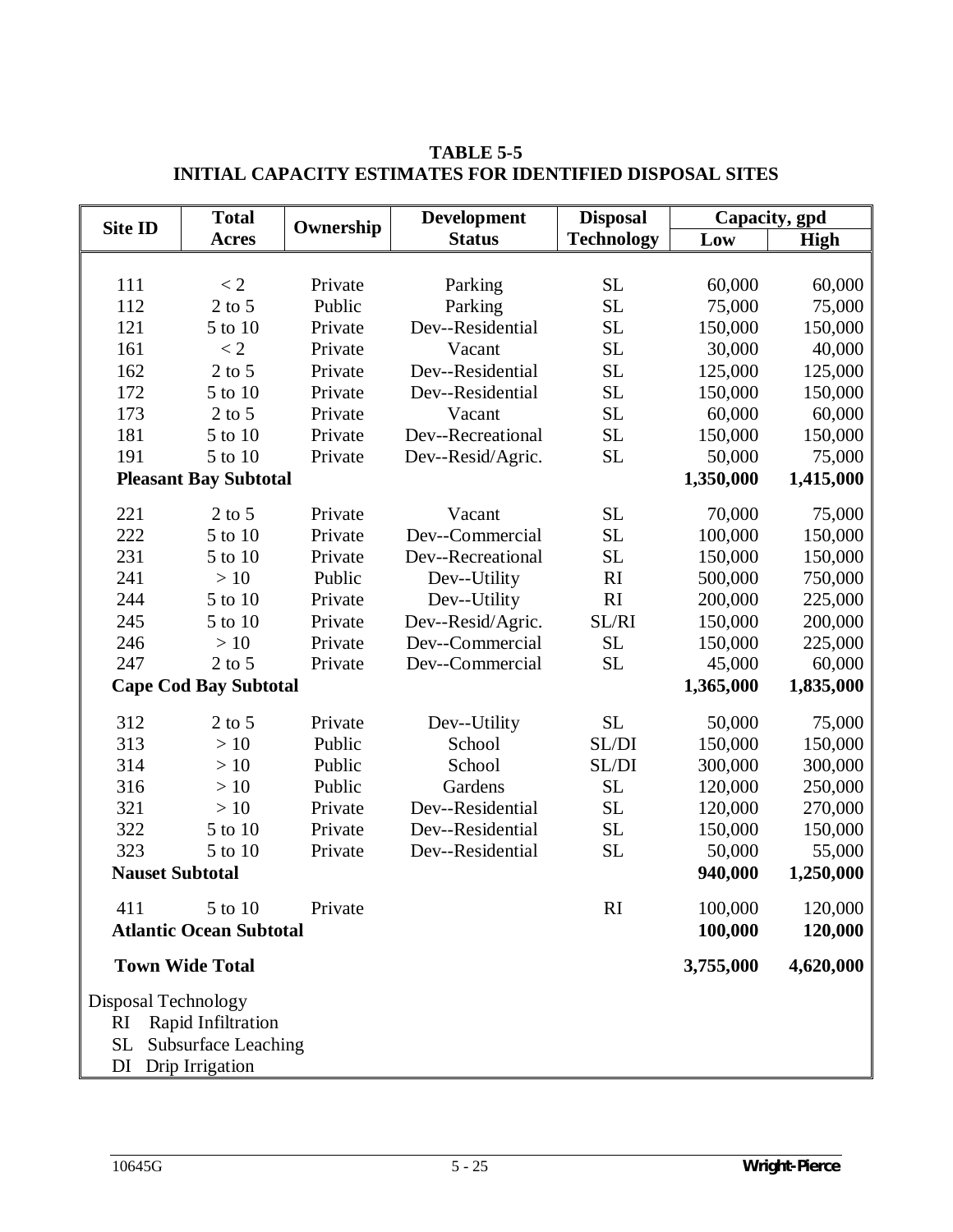- Only about 5% of the identified capacity is associated with vacant land. Including land now associated with parking or utility uses, increases that percentage to 12%.
- The identified capacity is well distributed across the major watersheds, although there is a deficit in the Pleasant Bay watershed when aggregate needs are considered.

This analysis leads to the following conclusions:

- The Town may need more than one disposal site, even in a centralized solution.
- Focused subsurface explorations are needed to obtain better estimates of capacity at the most favorable sites.
- Dual use of disposal sites is likely, such as effluent disposal under parking lots or ballfields.
- Sites for significant spray irrigation of effluent do not exist, given Orleans' lack of golf courses. If large-scale spray irrigation is to be considered, it must occur at an out-oftown site.

This site identification and screening process has focused on effluent disposal. The 25 sites listed in Table 5-5 were also evaluated as possible sites for wastewater treatment plants. The traditional 50-plus-acre undeveloped site in a remote area simply does not exist in Orleans. The most favorable sites for a centralized treatment plant are Site 241 (the location of the existing Tri-Town Septage Treatment Facility, where effluent disposal is also possible) and the existing Town landfill (where traditional effluent disposal is not feasible). Other sites for centralized facilities would require acquisition of privately owned land, demolition or relocation of existing structures, and very serious attention to design and set-back issues. Small modular wastewater treatment facilities could be accommodated at many of the effluent disposal sites listed in Table 5-5, albeit with reduced disposal capacity. If further investigation of the sites leads to unidentified constraints, the Town may need to expand its search to include sites in adjacent towns.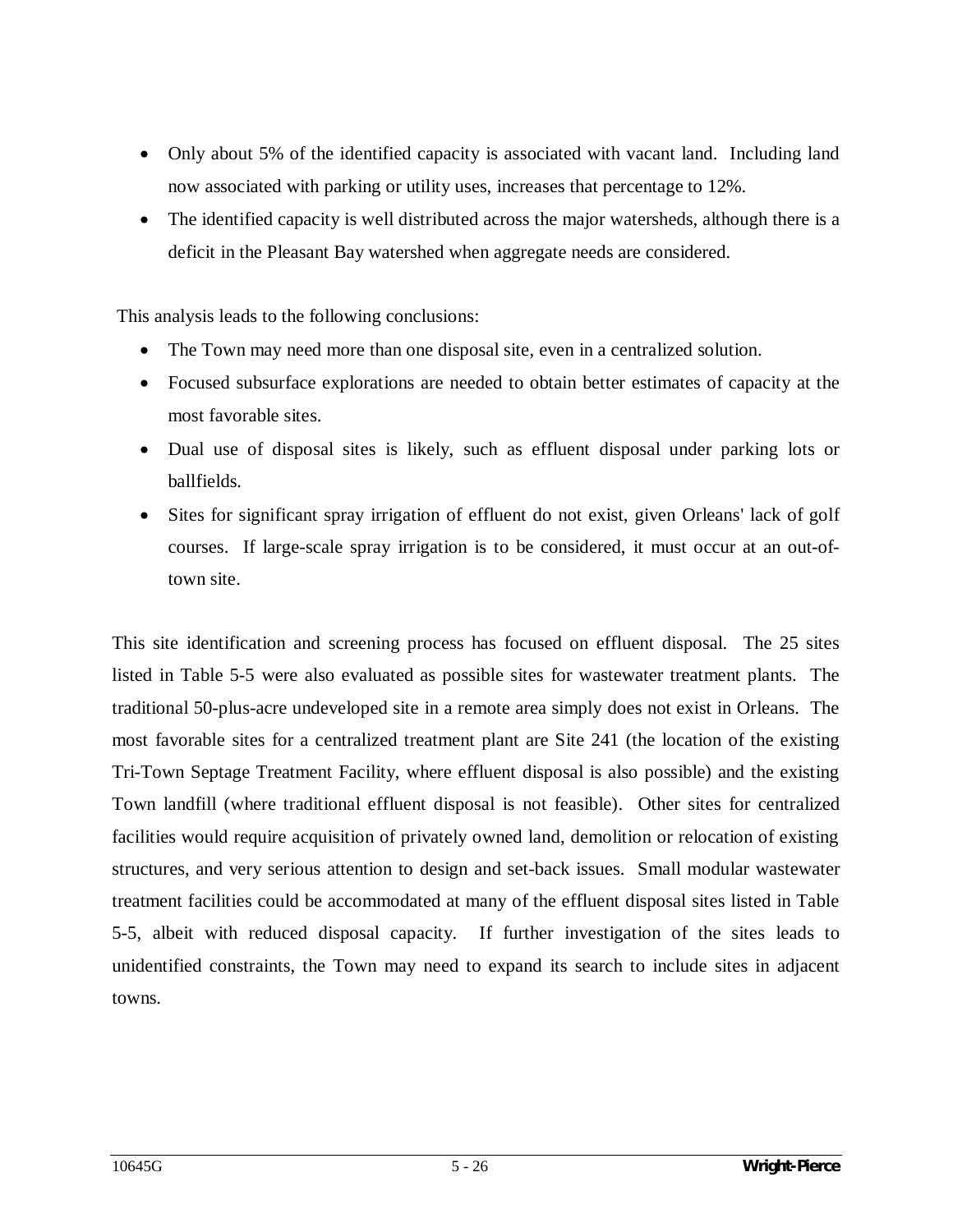## **5.5.4 Site-Specific Exploration Needs**

One drawback to developing multiple small sites is the potential cost of subsurface explorations to better define disposal capacity. Therefore it was recommended that the Town embark on a phased program of subsurface explorations that focuses first on the largest and best-situated sites.

Eight sites were selected for the initial exploration program; they fall in the following categories:

- Publicly-owned sites that are vacant or only partially developed
	- o Site 241
- Publicly-owned sites that are developed in compatible uses
	- o Site 313
	- o Site 314
- Quasi-public sites developed in compatible uses
	- o Site 244
	- o Site 312
- Privately-owned sites developed in compatible uses
	- o Site 246
	- o Site 247
	- o Site 222

Further study should include these steps:

- Compilation of existing data on soils properties and groundwater levels
- Test pits and percolation tests to supplement existing data
- Hydraulic loading tests and groundwater modeling

The Tri-Town site was evaluated previously by Wright-Pierce (see report dated August 2005). This site was included in the first round of site-specific testing because it has the greatest potential for large-scale effluent disposal. The results of testing at Tri-Town help guide the next phase of this program.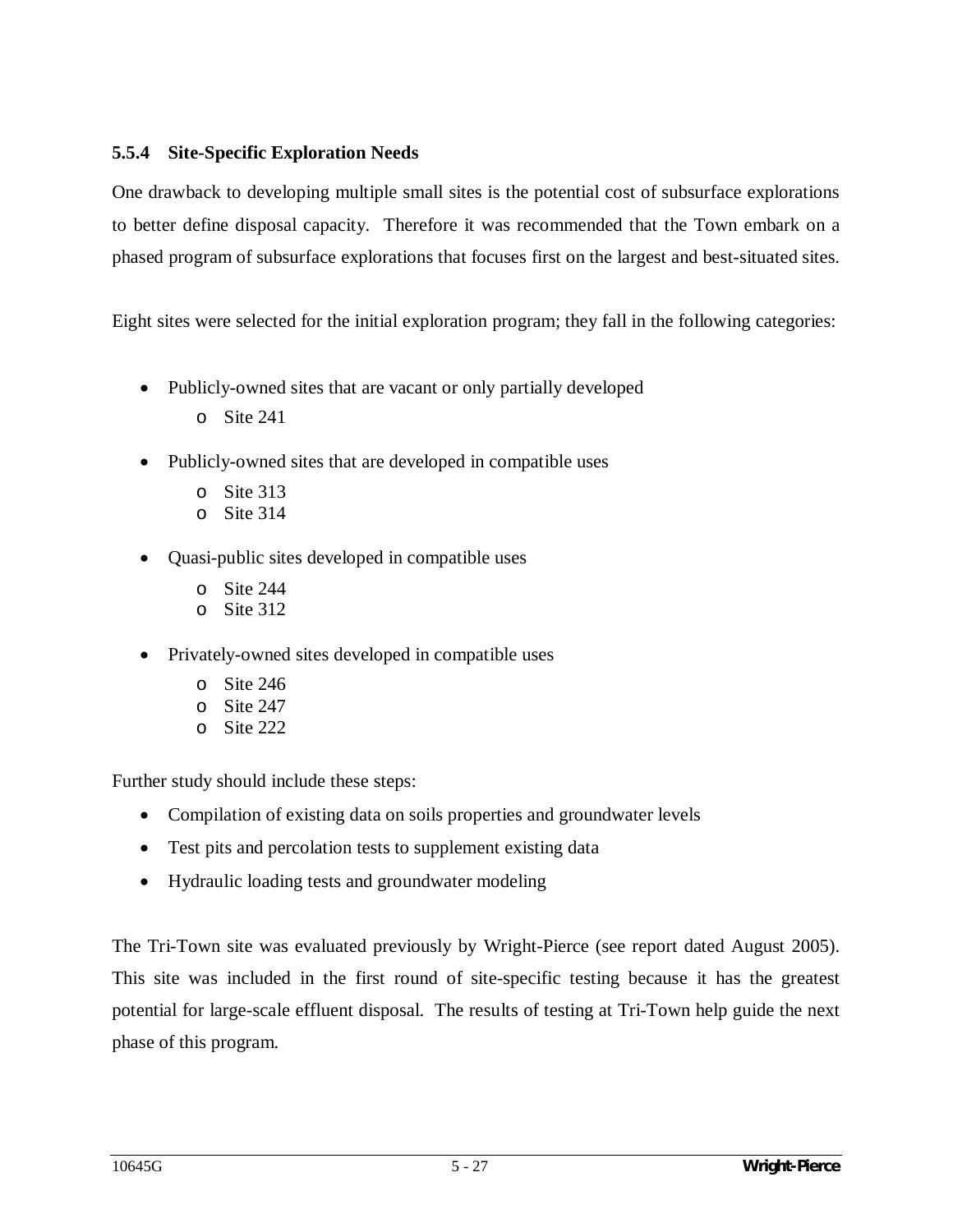#### **5.5.5 Next Steps**

Certain sites listed in Table 5-5 were included in the town-wide wastewater plans that were subject to more detailed evaluation in the next phase of the CWMP. The formulation of those plans considered the wastewater system components (collection, treatment, disposal, etc., as discussed elsewhere in this report), as well as the nature of the wastewater needs in each major watershed and the logistics of linking needs with sites. This formulation and detailed evaluation of wastewater plans was accomplished concurrently with the site-specific investigations noted above. It was recognized that sites could be eliminated from consideration for non-technical reasons including public concerns, cost-effectiveness of decentralized options, acquisition problems with private parcels, etc. Expenditures on detailed site investigations were deferred if targeted sites could be eliminated for these reasons.

Many of the candidate disposal sites are located near the boundaries between the major watersheds. Large-scale application of effluent at these sites could cause those boundaries to shift, resulting in nitrogen migration to a different embayment than is currently the case. This potential for shifting boundaries must be addressed if any of the composite wastewater plans includes large discharges at these locations.

Due to this lack of large suitable disposal sites in Orleans, the Town should closely review flow and load reduction measures, and such non-traditional nitrogen control methods as fertilization reductions (see Section 5.6). This situation should also trigger discussions with neighboring towns about disposal sites, including golf courses, and multi-town facilities.

## **5.6 NON-TRADITIONAL NITROGEN CONTROL MEASURES**

In the needs assessment phase of the CWMP, it has been shown that the control of nitrogen is the largest driving force toward improved wastewater management in Orleans. Nitrogen reaches the embayments from various sources and through multiple pathways. The "traditional" approach to controlling nitrogen is to replace septic systems with public wastewater facilities that remove large amounts of nitrogen, and discharge the effluent, either at appropriate locations within the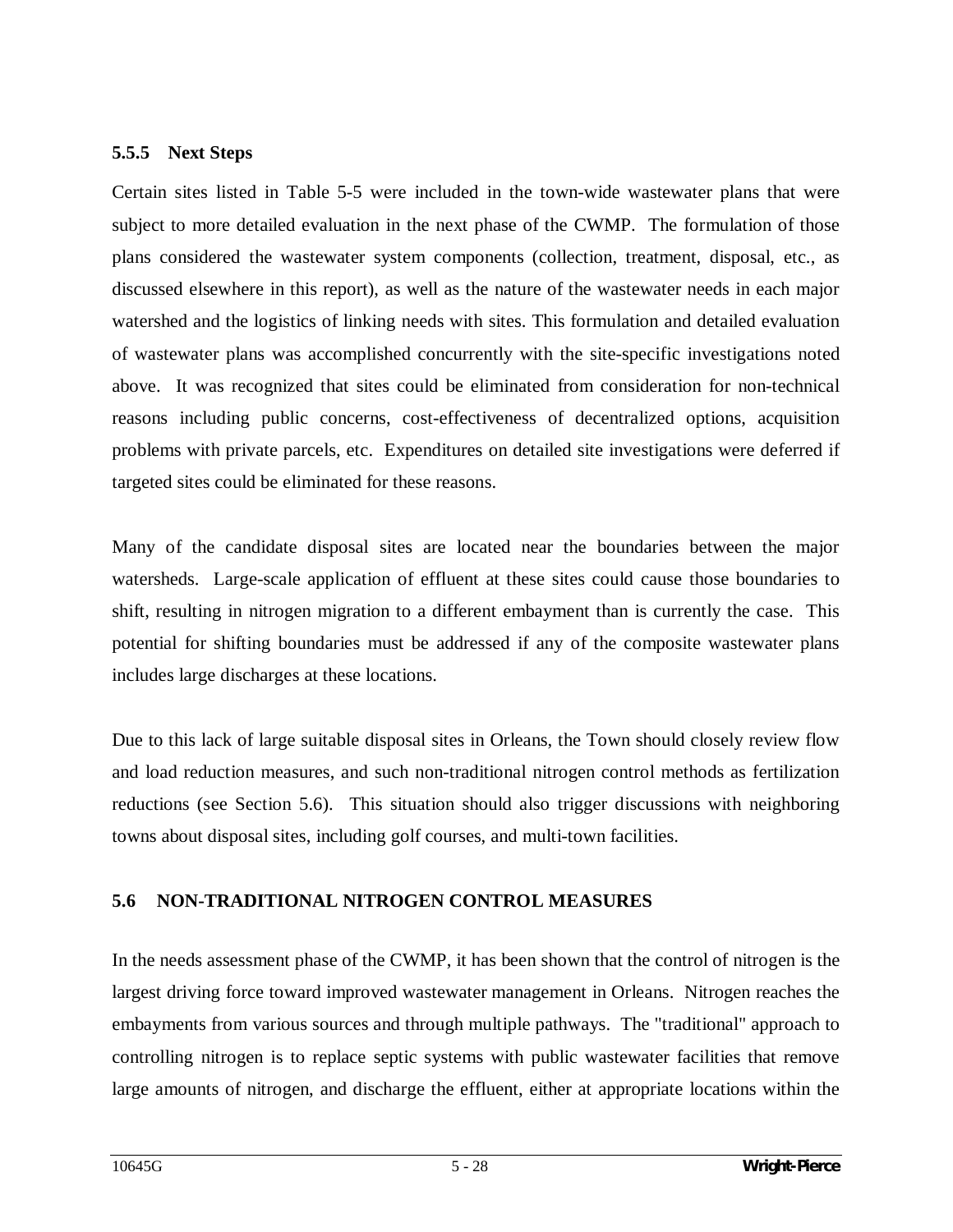watershed, or in the watershed of a less sensitive embayment. While public sewerage is a readily permitted and predictable method for nitrogen control, it can also be very expensive. There are a number of "non-traditional" methods for nitrogen control that offer significant cost savings.

In broad terms, non-traditional controls fall into the following categories:

- Options that prevent future nitrogen loads;
- Options that reduce current nitrogen loads before they reach the groundwater;
- Options that take advantage of natural processes that impact groundwater quality as it moves toward the embayments;
- Options that improve the ability of the embayments to assimilate nitrogen loads; and
- Options that remove nitrogen from the water column or sediments within the embayments.

Eight alternatives are listed in Column E of Table 5-1 that are potentially applicable to nitrogen control in Orleans. Appendix B provides a detailed description of each of these options, lists their advantages and disadvantages, and provides local examples. Five of these alternatives (highlighted in Table 5-2) should be considered further and included as supplements to the composite plans that are subject to more detailed review.

**Control of Fertilization:** When lawn and garden fertilizer is applied, some portion of the nitrogen nourishes the plants, another portion is converted to harmless nitrogen gas by soil organisms, and the excess nitrogen leaches to the groundwater. The MEP technical report for Pleasant Bay estimated that 30% of the un-attenuated nitrogen load from the watershed comes from fertilizer and stormwater runoff, with most of that from fertilizer. Therefore, after septic nitrogen, fertilizer nitrogen is the next largest source. In the Pleasant Bay sub-watershed (one portion of the overall watershed), nearly one-half of the watershed nitrogen load comes from lawn fertilization, principally from three golf courses within that watershed.

There are many steps that can be taken to reduce fertilizer nitrogen load to the groundwater. First, fertilized lawn area can be reduced. Second, where fertilizer is used, the application rate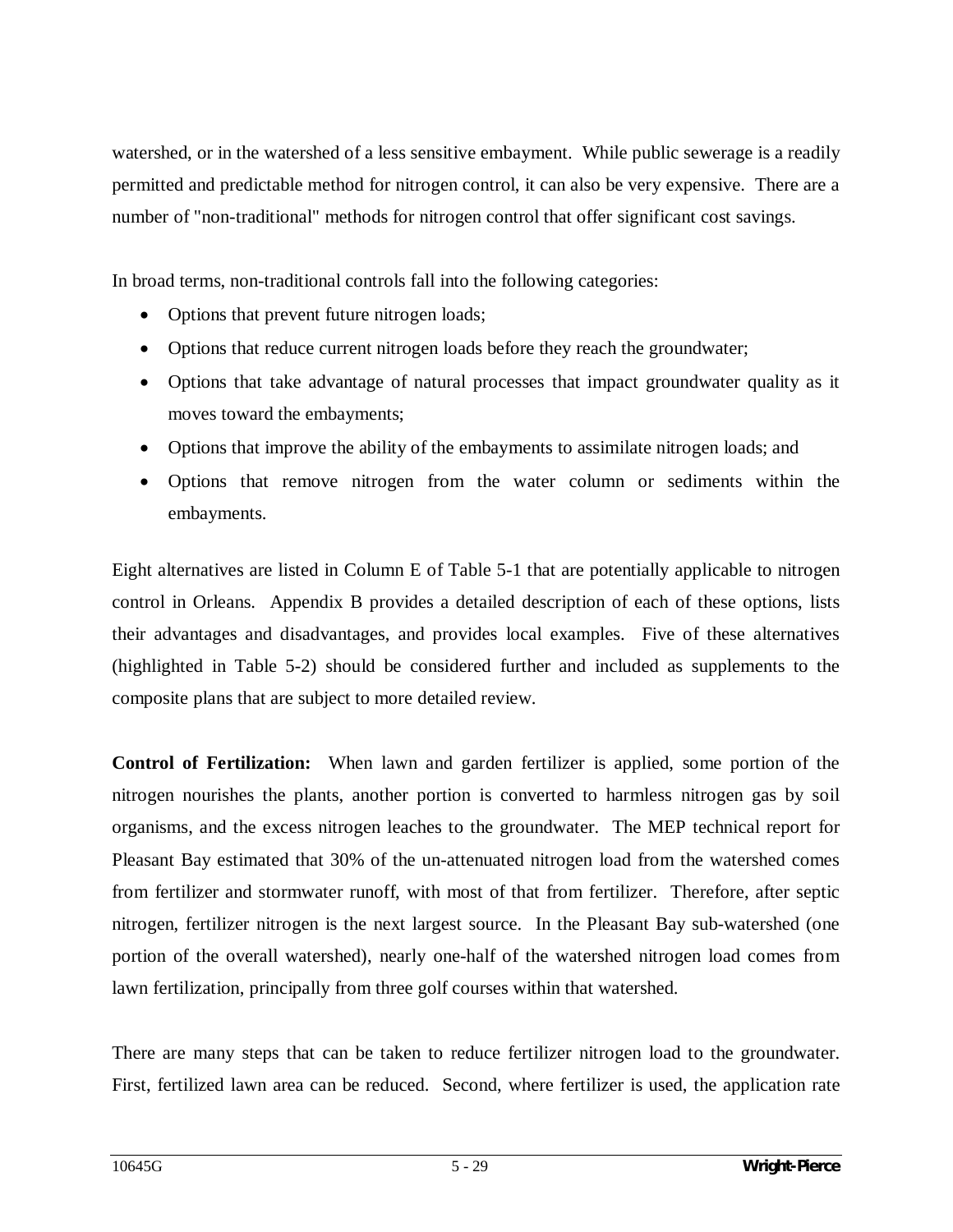can be reduced, and the timing of applications can be spread out. Third, fertilizers with organic slow-release nitrogen can be substituted for traditional inorganic forms. These steps can be taken by all fertilizer users, but the greatest potential for reduction is where large fertilizer use occurs, which includes golf courses, town parks, and school district ballfields.

Education of the public on the need to modify lawn care practices should occur regardless of other steps. In addition, the Town should institute changes in its own practices and should work with the Nauset Regional School District in a similar fashion. Other possible steps include restriction on lawn area in new development, working with local lawn and garden retailers to stock only more-appropriate fertilizer products, and working with the County to institute a fertilizer ban. While not within the direct control of Orleans, every effort should be made to reduce the very large fertilizer use in the Pleasant Bay sub-watershed at golf courses in Brewster, Harwich and Chatham. Controls on fertilizer use on cranberry bogs should also be considered as appropriate.

**Stormwater Management:** Precipitation that falls on impervious surfaces runs off and takes with it a variety of pollutants, including nitrogen. If stormwater is discharged directly to a pond or embayment (or to a pipe or channel leading directly there) it is considered a "point source". If runoff infiltrates into the ground and transports pollutants to the groundwater it is considered a "nonpoint source". In either case, actions are warranted to reduce the pollutant load from stormwater. For all of Pleasant Bay, runoff from impervious surfaces is estimated to produce 9,000 pounds of nitrogen per year, or 9% of the total un-attenuated load from all watershed sources.

In general, the Town should try to remove all point sources by infiltrating stormwater instead of discharging it to surface waters. Where this is not possible, some "end-of-pipe" treatment may be warranted, such as exists at Lonnies Pond. While infiltration is most efficient through bare soil, vegetated surfaces provide considerable pollutant removal. Pollutants in runoff can also be addressed at the source, through such programs as regular street sweeping, owner control of pet wastes, requirements for nutrient management plans for large developments, etc.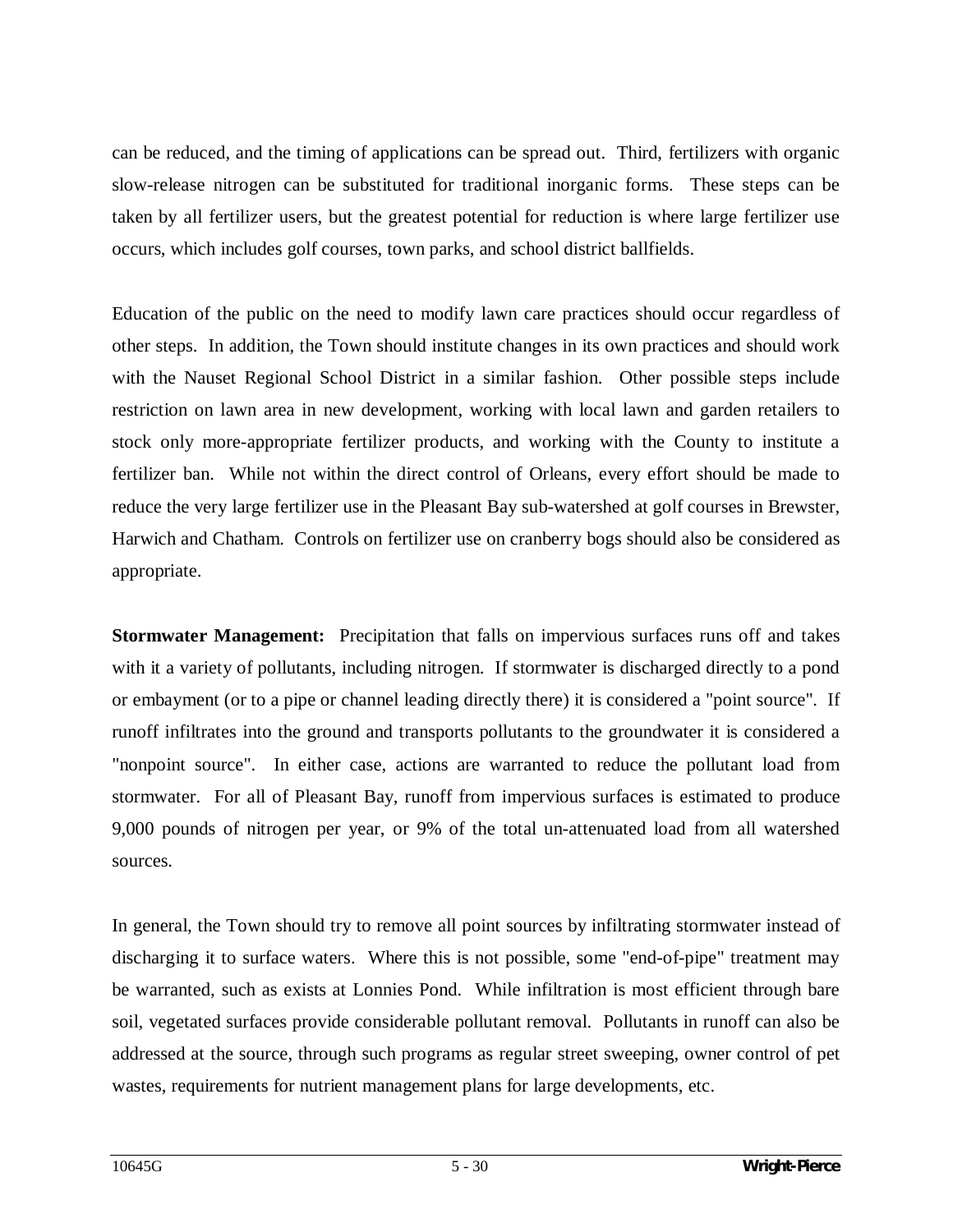There are many reasons why stormwater management should occur in Orleans, independent of nitrogen control. Phosphorus transport to ponds is an important issue, as is bacterial contamination at beaches and shell fishing areas from road runoff. These reasons for stormwater management are important enough on their own to warrant a town-wide plan. Implementation of that plan will also reduce nitrogen loads to embayments.

**Density Controls through Municipal Bylaws and Regulations:** The Needs Assessment documents how current wastewater generation rates in Orleans are expected to increase by 22% over the planning period ending in 2030. Considering a somewhat lower rate of increase in nonwastewater nitrogen sources (such as lawn fertilization), the town-wide nitrogen load may increase by about 20% as a result of growth in the community. Town-wide, the **current** nitrogen load must be reduced by perhaps 20% to 25% (depending on the findings of the MEP studies for the Nauset system). The **growth** in nitrogen load is approximately the same as the amount of the **current** load that must be removed. Any steps the Town can take to slow the growth in nitrogen load will directly impact the extent and cost of structural solutions.

A number of actions have been discussed among the WMSC, the Board of Health and the Planning Board. The most promising ones include:

- Reducing minimum lot sizes for new residential development or reducing the allowable development intensity on commercial properties;
- Instituting nitrogen-based performance standards for expansions and redevelopment, such as the "no net nitrogen increase" approach or a maximum pound-per-acre load (the "fair share" approach);
- Accelerating land purchases or conservation easements; and
- Instituting a "checkerboard" sewer system with limitations on increased flows from properties not served.

**Natural Attenuation:** As groundwater moves toward and into embayments, it may pass through freshwater ponds and bogs and through salt marshes. In these environments, there may be some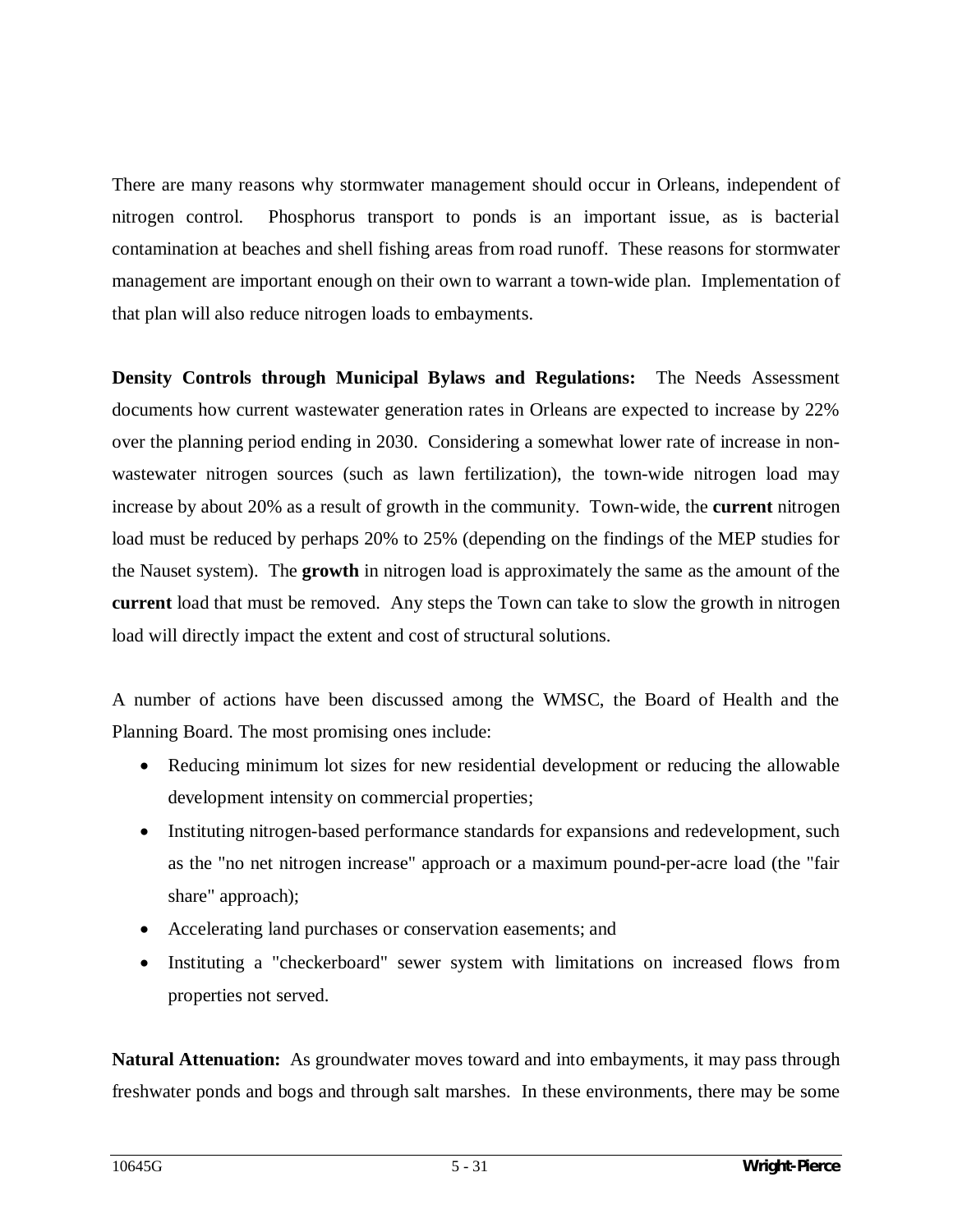removal of nitrogen by natural means that lessens the impact on the embayment. These processes are called "natural attenuation". Natural attenuation has been included in the modeling of embayments on Cape Cod as part of the Massachusetts Estuaries Program. For Pleasant Bay as a whole, natural attenuation is estimated to reduce the raw watershed nitrogen load by 4%.

Natural attenuation can be part of Orleans' overall plan in several ways. First, the selection of properties to be connected to traditional wastewater systems should focus on those properties that are not subject to natural attenuation; that is, once pond protection needs are addressed by sewering in areas immediately upgradient of ponds, wastewater collection should focus first on those properties that are downgradient from the ponds and wetlands that provide natural attenuation.

Second, effluent disposal sites can be located upgradient from these natural attenuation resources to allow further pollutant removals as the effluent-impacted groundwater moves toward the embayment. Great care must be taken to avoid secondary impacts, however, such as overloading the nitrogen attenuation capacity or introducing more phosphorus than is appropriate. Some studies have shown that salt marshes may have significant nitrogen removal capability with less potential for overloading than freshwater systems. In Orleans, where pond protection has high priority, salt marshes represent the best opportunity for natural attenuation and should be considered in effluent disposal siting. The Tri-Town site in Orleans is upgradient from Namskaket Marsh, and the marsh that may now be providing renovation of the Tri-Town plume and might provide attenuation of nitrogen from wastewater effluent infiltrated at the Tri-Town site. Similarly, the salt marshes separating Pochet Neck from Pochet Creek might provide a similar benefit for effluent disposed of in areas that are immediately upgradient.

The third opportunity for taking advantage of natural attenuation is in the restoration of damaged wetlands or the conversion of abandoned cranberry bogs. Some natural attenuation may be occurring at these locations, and restoring them to their original state may allow additional attenuation. In cranberry bogs, deepening the bog or increasing the water surface may increase the detention time of groundwater passing through these systems and allow for greater natural attenuation.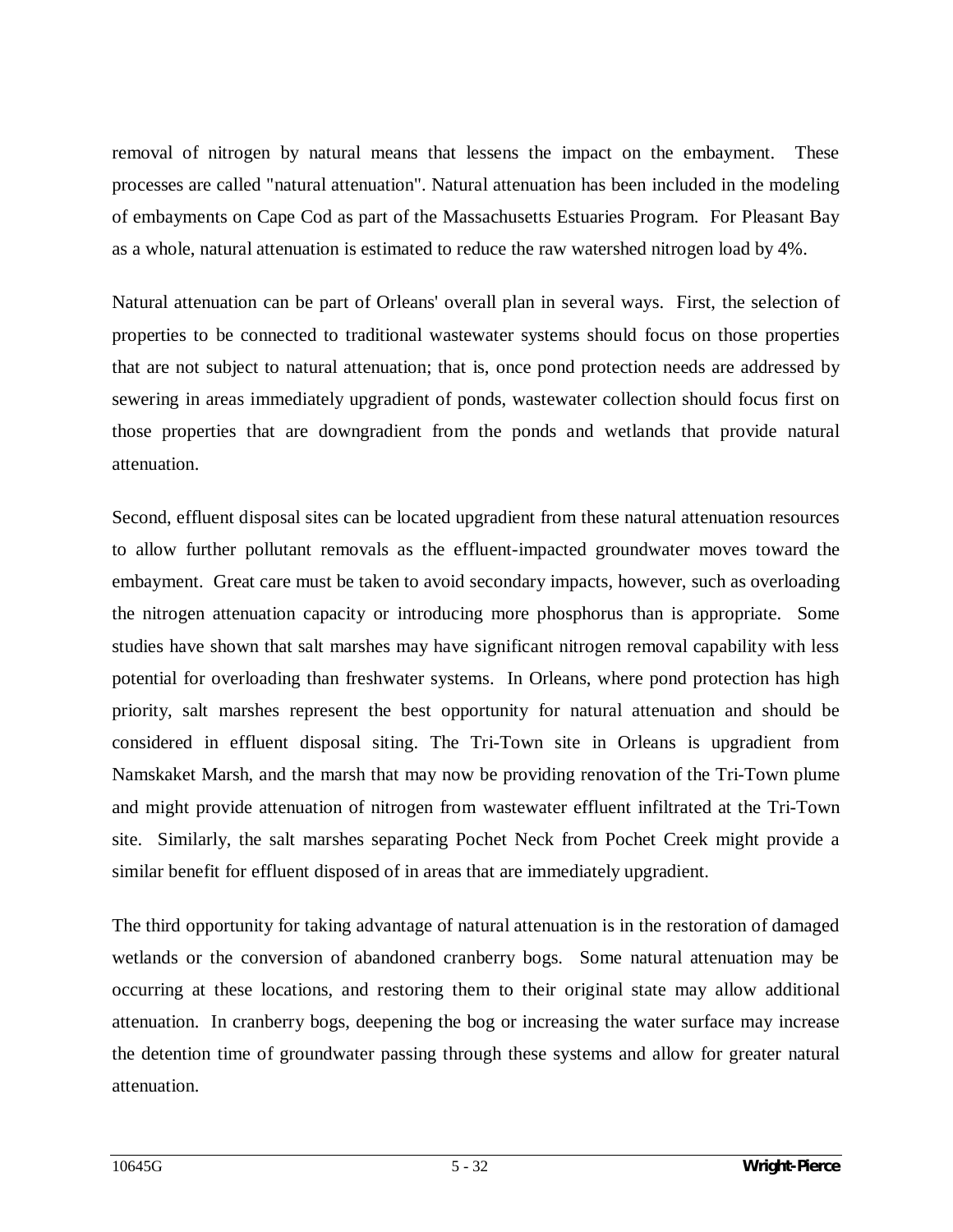**Flushing Enhancement:** The residence time of nitrogen in an embayment in part determines the susceptibility of that embayment to water quality degradation. Enhancing the flushing rate of the embayment can improve water quality and lessen the impacts of a given nitrogen load. Dredging channels, widening inlets, and replacing constricting culverts are all ways to enhance tidal flushing. A number of sub-embayments in the Pleasant Bay system (for example Lonnie's Pond and Areys Pond) and perhaps Rock Harbor could potentially benefit from dredging to deepen their inlets. It is expected that less nitrogen control would be needed in the watersheds of these sub-embayments after dredging of their inlets, although additional modeling of the hydrodynamics and water quality would be needed to quantify the impact. (It is important to note that enhanced flushing in "headwaters" sub-embayments does not reduce the overall load to the Pleasant Bay system, but merely moves the load downstream more quickly. In that these sub-embayments are influenced by the quality of the downstream waters that flush them, this technique is less attractive than similar actions in embayments that discharge directly to the Atlantic Ocean or Cape Cod Bay.)

(The MEP technical report for Pleasant Bay predicts that a significantly higher level of nitrogen control will be needed if the current breach off Chatham reverts to its prior, more southerly location. The principal behind this conclusion is the same as discussed above. The towns around Pleasant Bay should formulate a plan to deal with this possible "flushing diminishment".)

Flushing enhancement options have many advantages and disadvantages. Any modifications to the coastal environment require significant permitting. Dredging is only permittable in the ACECs if that location has been previously dredged. (Historical dredging has occurred in Areys Pond, Lonnies Pond and Paw Wah Pond, and perhaps others.) The nitrogen control needs documented in the MEP technical report are intended to restore eelgrass and habitat for benthic organisms. Dredging would certainly destroy, at least temporarily, some of the habitat that the nitrogen control is intended to benefit. Dredging, if permittable, would not be a one-time event, but would need to be repeated over time to maintain the flushing enhancement.